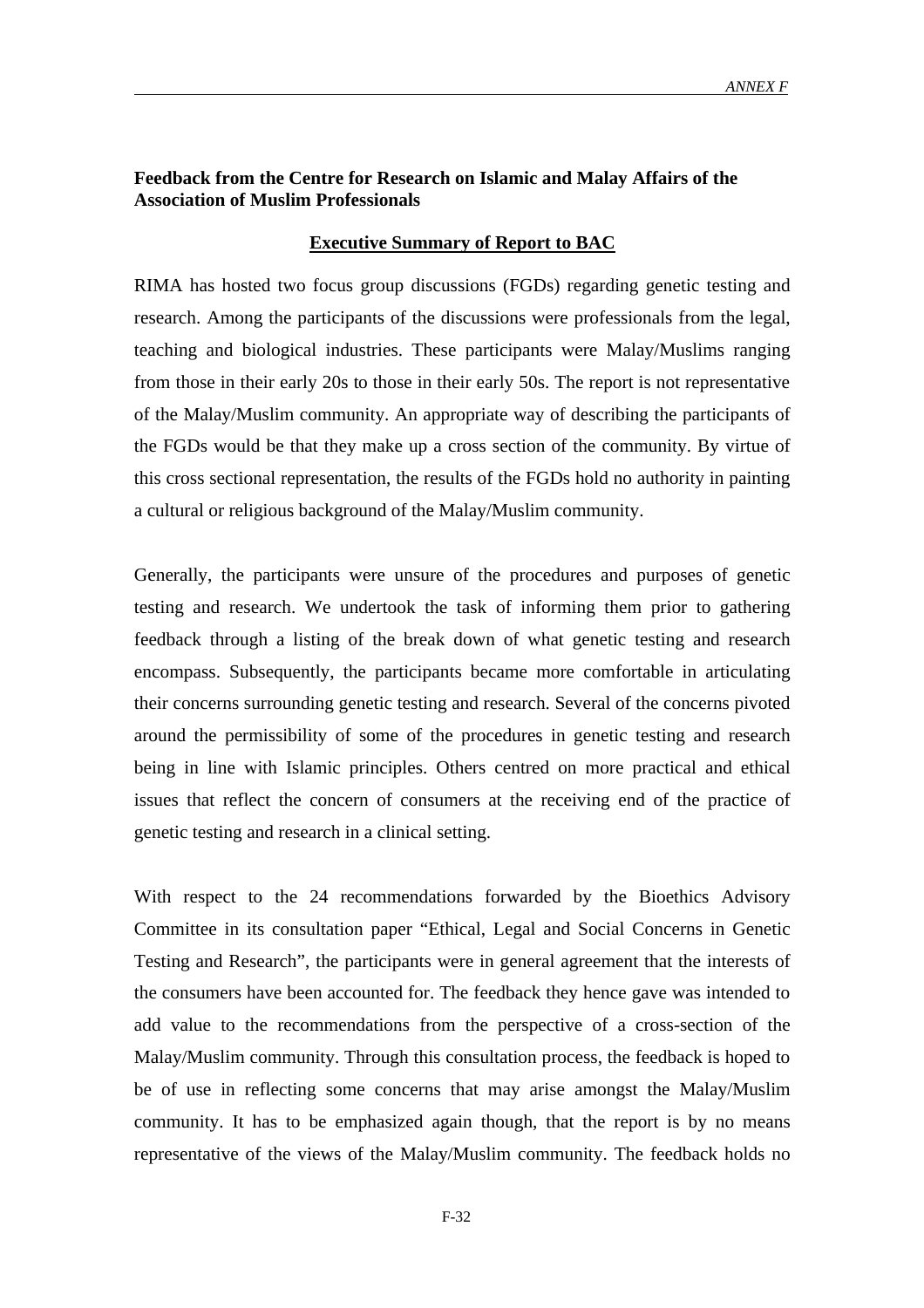formal authority on religious injunctions but is one which is gathered from enlightened professionals within the community.

# **Report**

# **INTRODUCTION**

As a prelude to the discussion of the "Ethical, Legal and Social Issues in Genetics Testing and Research", our participants were given a brief description of how genetics testing and research are conducted and the purposes behind them. For a start, we identified 7 general phases in which genetics testing and research can be organized and understood. The general flow of process can be understood in phases as:

| <b>Phase 1:</b> | <b>Pre-Test Counselling (R1, R2)</b>               |
|-----------------|----------------------------------------------------|
| <b>Phase 2:</b> | Consent (R3, R9)                                   |
| <b>Phase 3:</b> | Genetic Testing (R5. R6, R8, R10, R16, R17, R20)   |
| <b>Phase 4:</b> | <b>Genetic Information (R4, R7)</b>                |
| <b>Phase 5:</b> | <b>Interpreting Genetic Information (R19, R21)</b> |
| Phase 6:        | Post-Test Counselling (R22, R23, R24)              |
| <b>Phase 7:</b> | Application (R11, R12, R13, R14, R15, R18)         |

Within these 7 phases that we have identified, the 24 recommendations can be accommodated. Recommendations which we feel may pertain more to a particular phase will be presented as a recommendation subsumed under that phase. Nevertheless, we encouraged participants to think about the recommendations beyond the framework that we presented them with. Some of the recommendations may pertain to more than one phase in genetic testing and research. The framework was meant to act as a means through which they may understand the concerns that surround genetics testing and research that result in the formulation of the particular recommendation.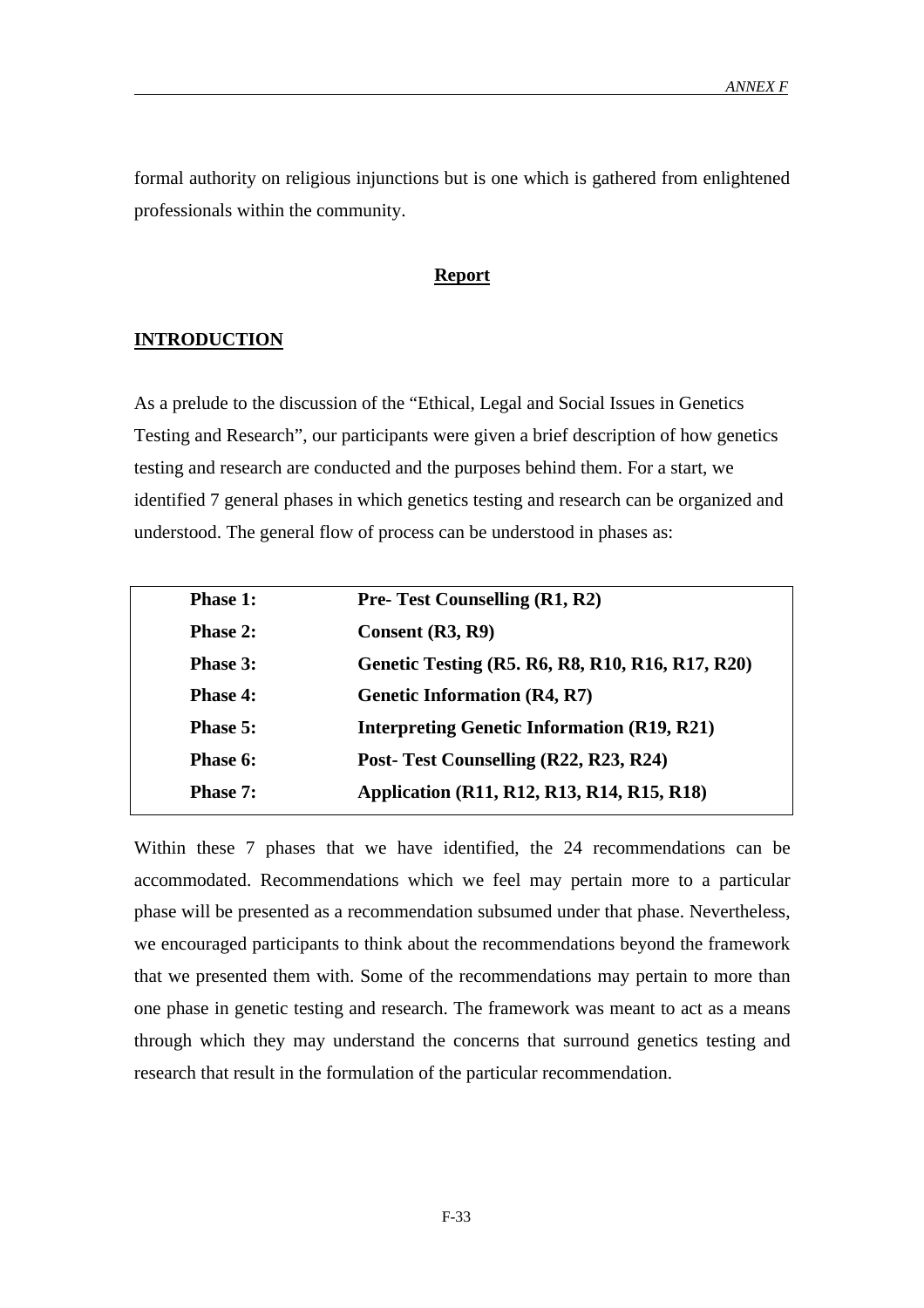With this framework established, we embarked on an exploratory reading of the recommendations to deliberate over its possible implications and meanings. In general, after the participants have been exposed to the 7-phased approach to genetic testing and research that we presented them with, there was a positive outlook towards genetic testing and research. The fears were naturally present, especially with regards to processes such as germline genetic modification and choosing the desired traits in offspring through pre-implantation genetic diagnosis. However, most of our participants were receptive to the development that is taking place in the realm of genetic testing and research. Their concern revolved around the protection of the individual privacy and the nature of consent. Consent can be obtained only when the individual has been made to understand the full implications, options and the possibility of future use of the specimen obtained. Also, the issue of applying genetic information was also a cause of worry among the participants, there was a view that if not regulated and monitored, genetic testing could result in unethical ends. The rest of the paper will provide an insight into the discussion that took place with regards to the 24 recommendations forwarded by the Bioethics Advisory Committee.

**Recommendation 1** was generally agreed upon. The isolated concern surfaced was whether it is advisable to set the highest ethical standards. This view is operating on the premise that restrictive guidelines which characterize medical ethics may be debilitating for development in genetics research and testing. Nevertheless, the participants trust the discretion of the board to balance the needs of genetics research and the preservation on ethical, legal and social interests.

**Recommendation 2** has been deemed to be rather vague. There were views that for Genetic Testing to be done in adherence to ethical guidelines, individuals undergoing the tests have to be informed adequately. This information has to be presented in simple terms to facilitate understanding among the common man. The full implications of the test have to be related to the individual to prepare him in every way possible. Methods of relaying information to individuals too need to be sensitive towards the patients'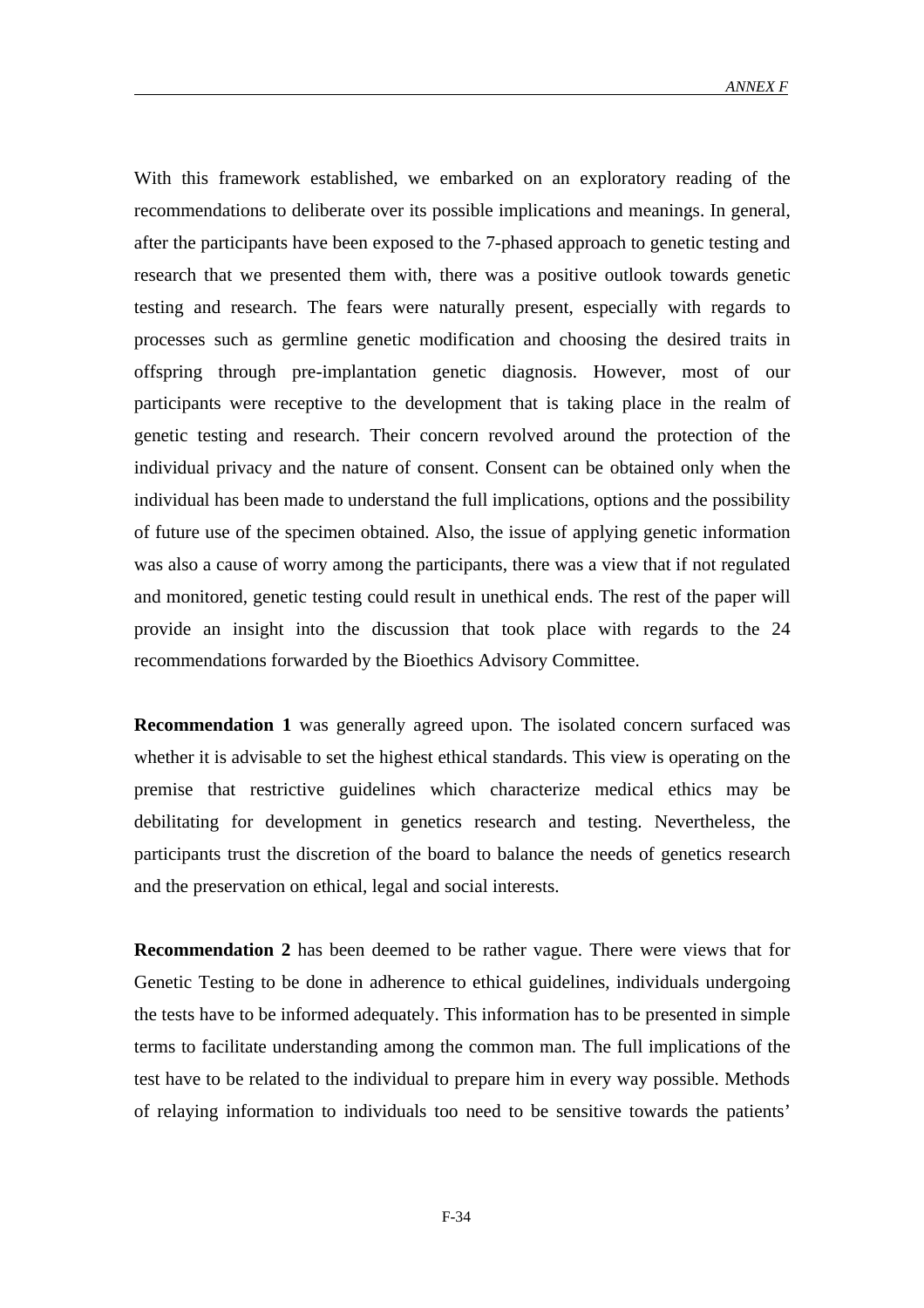backgrounds. There was also a general sentiment of dissatisfaction with the approach of counselling to be that of a "one size-fits-all formula"

**Recommendation 3** was presented as being subsumed under the second phase of genetics testing and research. The obtaining of consent ought to come after sufficient genetic counselling, informing individuals of the risks involved in the process of the tests and research. The participants were particularly concerned as to the manner in which the consent is obtained. The time frame given for the consent to be given ought to be sufficient for the individuals to deliberate sufficiently the costs and benefits of the genetic test. Also, there ought to be enough time for the individuals to seek a second or even a third opinion with regards to the impending genetic test. It was generally agreed that consent was to be obtained specifically for different tests, taking into account the duration in which the consent remains valid.

**Recommendation 4** was categorized under the phase in which genetic information is obtained. The prompt information delivery clause that was included in the recommendation was well accepted by the participants. However, there were contentions with regards to the inclusion of the phrase "treatable conditions" in the recommendation. Some of the participants felt that even for untreatable conditions, the test results still ought to be disclosed. This is so that proper care and management of the affected individual can be achieved. Also, there were suggestions of an "opt-out" clause in relaying the results of the genetic test to the individual. Everyone hence, except for those who chose to "opt-out", would be informed of the test results, whether or not the disease is treatable.

**Recommendation 5**, categorized under genetic testing, was generally well accepted.

**Recommendation 6** also came under the genetic testing category. With regards to this recommendation, there were concerns regarding the body of authority that will determine the importance and relevance of the research and test. There were views that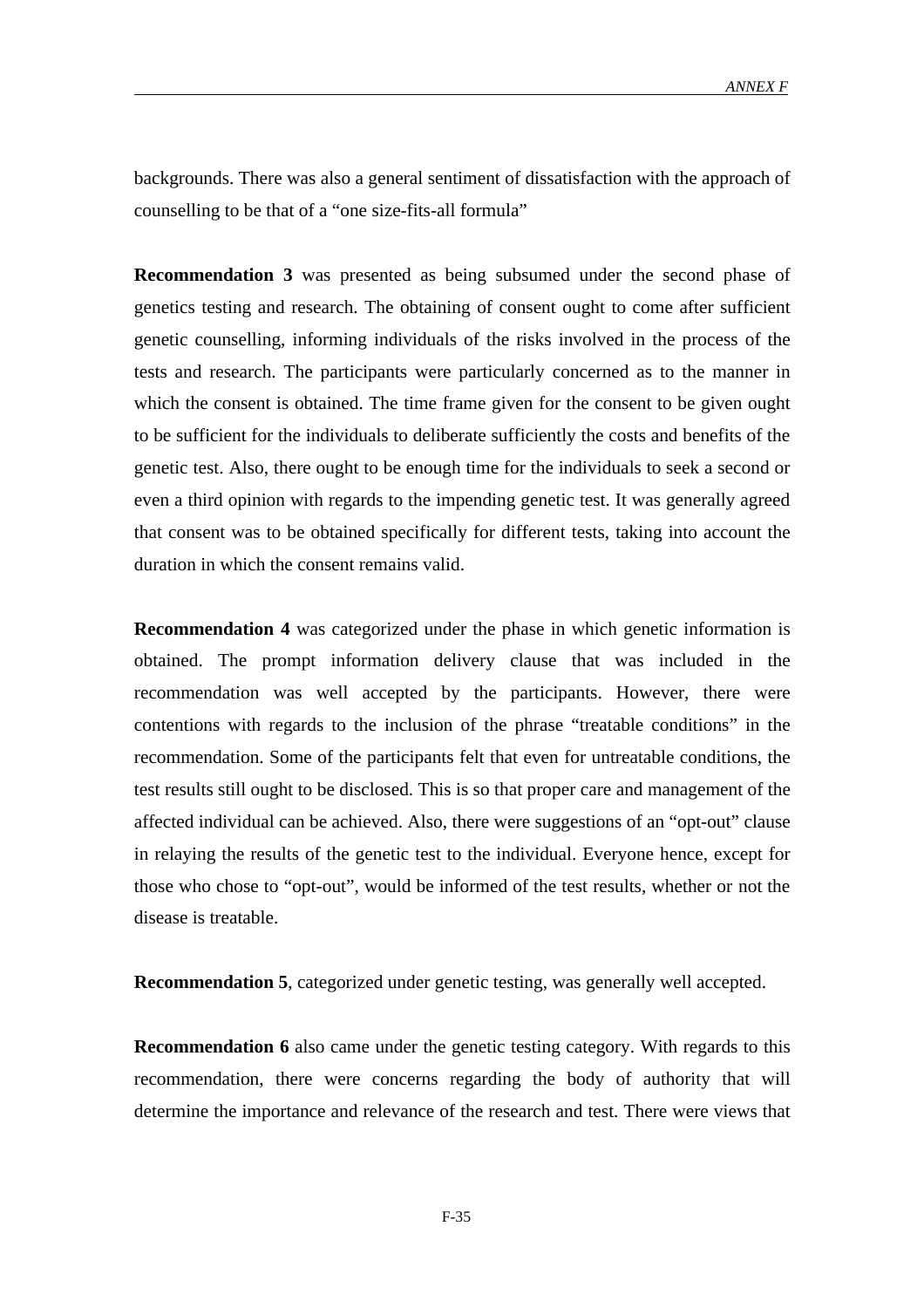there ought to be an overarching body that governs the directions of researches along ethical guidelines.

**Recommendation 7** was classified under the fourth phase where genetic information is handled. It was generally agreed upon that this was a vital recommendation as it deals with the issue of confidentiality of an individual's genetic information. There were views that there ought to be no exception for third parties whatsoever. Also, the exact process of disclosure is not outlined in the recommendation to give the participants an idea of how the disclosing of genetic information is achieved.

**Recommendation 8** was explained in terms of the third phase, which is genetic testing itself. It was generally agreed upon that the test should take place through the intermediation of a healthcare professional. The contention came when the participants came across the statement regarding the advertising of genetic tests by manufacturers or suppliers. Some felt that the term "banned" should be used to replace "strongly discouraged". There were others, however, who felt that the advertising may in fact increase awareness and put people on their toes with regards to conducting genetic testing outside the healthcare realm. The concern revolved around the concern of what kind of advertisement would be allowed and on what grounds.

**Recommendation 9** was categorized under the issue of consent. This recommendation received positive feedback.

**Recommendation 10** again was dealt with under the phase of genetic testing itself. This recommendation was well received by the participants.

**Recommendation 11** was discussed in the sphere of the last phase of genetic testing and research, the application phase. There was unanimous agreement on the participants' part that indeed, the use of preimplantation genetic diagnosis for sex selection and the selection of certain desired traits for non- medical reasons should be prohibited.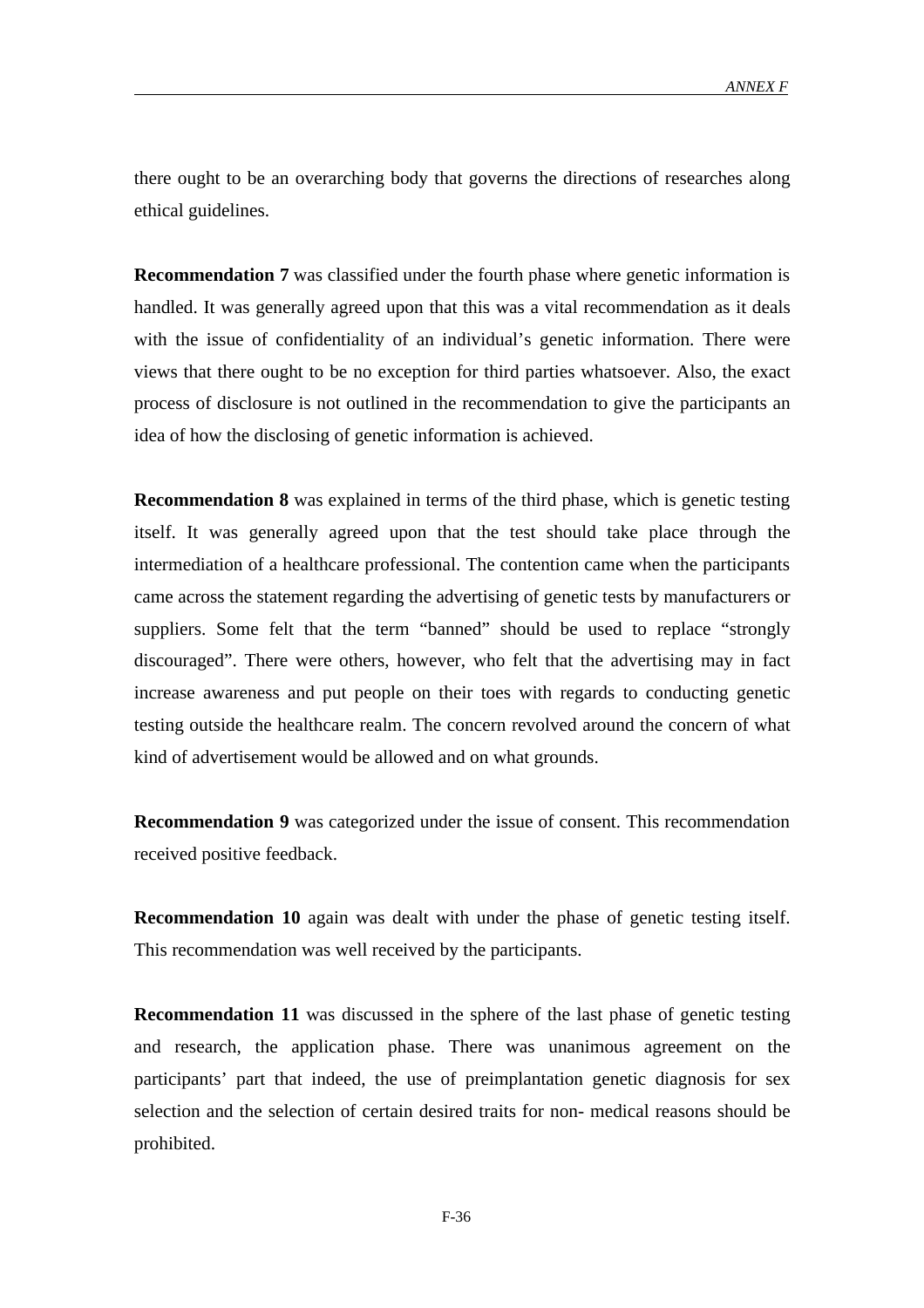**Recommendation 12** was also deliberated upon in terms of the application phase and was again, well received.

**Recommendation 13**, also discussed in the light of the last phase, received positive feedback.

**Recommendation 14**, pondered upon in relation to the last phase received generally positive feedback. The only concern, especially amongst the experienced mothers amongst the participants, was that counselling ought to be done at this stage by trained and professional counselors.

**Recommendation 15** also came under the application phase. This recommendation was met with positive feedback in general.

**Recommendation 16** was subsumed under the third phase, the process of genetic testing itself. There were concerns regarding the drawing up of ethical guidelines based on the objectives of the testing bodies. There was a general sentiment that there ought to be a standard set of guidelines and that these separate bodies be monitored by an overarching authority.

**Recommendation 17**, also categorized under the phase of genetic testing, was also generally agreed upon.

**Recommendation 18** was deliberated in the light of the last phase, application. Similarly, this recommendation was also welcomed positively.

**Recommendation 19** was discussed in terms of the fifth phase, which is interpreting genetic information. The participants felt that the clause "legally designated persons" ought to be applied to other aspects of genetic testing and research. It was agreed upon that, through out the entire process of genetic testing, the lack of ability on the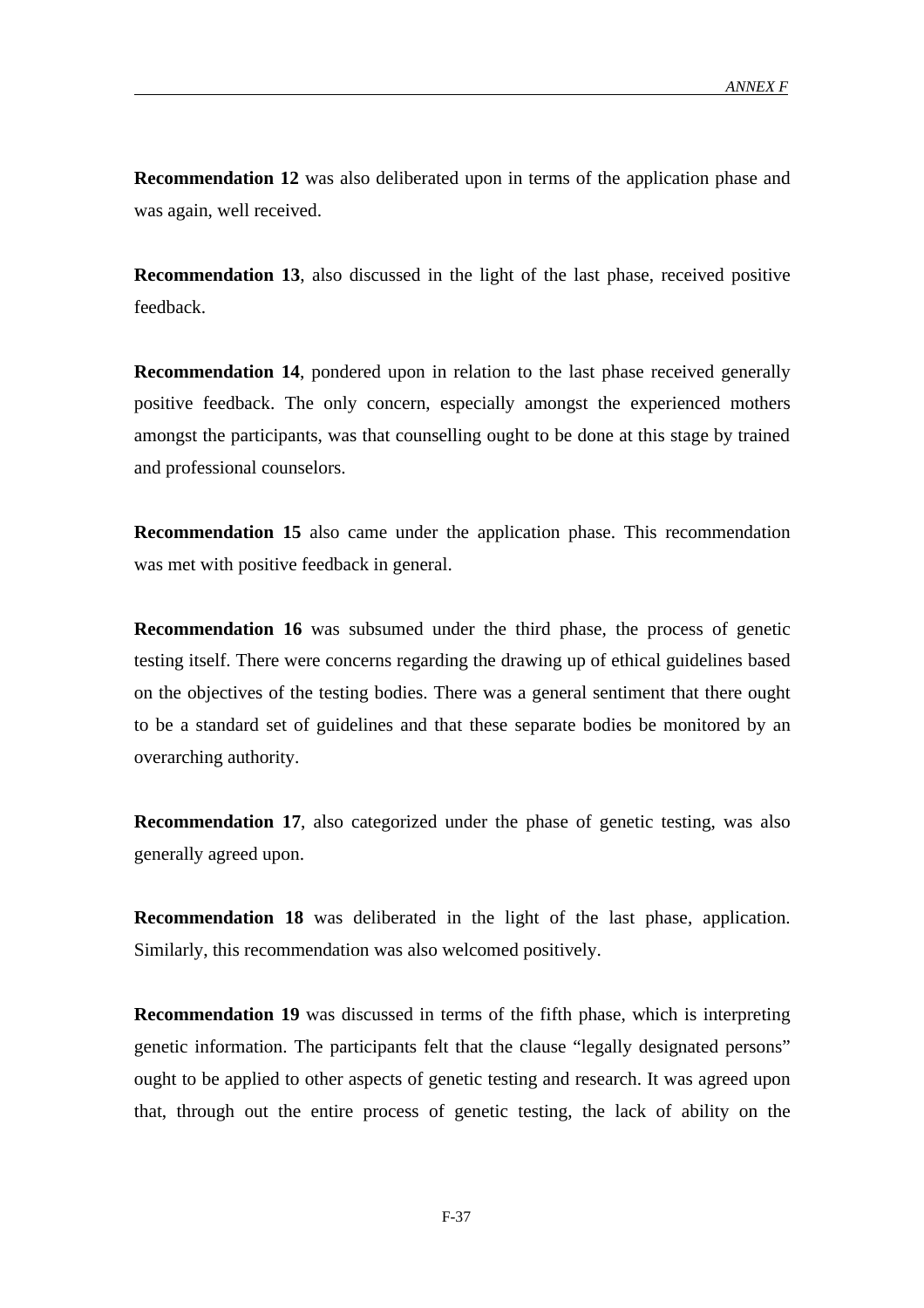individuals' past to make decisions of comprehend the full information or implications of the process, there should be present, a "legally designated person".

**Recommendation 20** was subsumed under the third phase and was again, agreed upon in general.

**Recommendation 21** was pondered upon in terms of the fifth phase, which is gathering genetic information. The participants felt that the guideline for this recommendation can be found in Recommendation 2 where there is emphasis on the "welfare, safety, religious and cultural perspectives and traditions of individuals" undergoing genetic testing. Also, many felt that it should be at this point where individuals making important decisions regarding genetic testing can be referred to counselors to help them make informed choices. The counsellors must be especially sensitive to the religious and cultural background of the individuals, keeping in mind their medical condition. The counsellors ought to act as a bridge between the individuals and healthcare professionals, who may tend to impose medical jargon on the common man. Therefore, it is imperative that the counsellors employ a simple and clear mode of communication along with being sensitive to the various backgrounds of individuals. This will, tie in very closely with Recommendation 22.

**Recommendation 22** was agreed upon unanimously after being deliberated on in terms of the second last phase of genetic testing, which is the "post-test counselling" phase.

**Recommendation 23**, also subsumed under post-test counselling, was received positively with particular attention to the notion of counselling to be done in a "nondirective manner".

**Recommendation 24** was also discussed under the last category of genetic testing, which is the application phase. This recommendation received amiable feedback in the light of having sensitive counsellors with a sound medical background.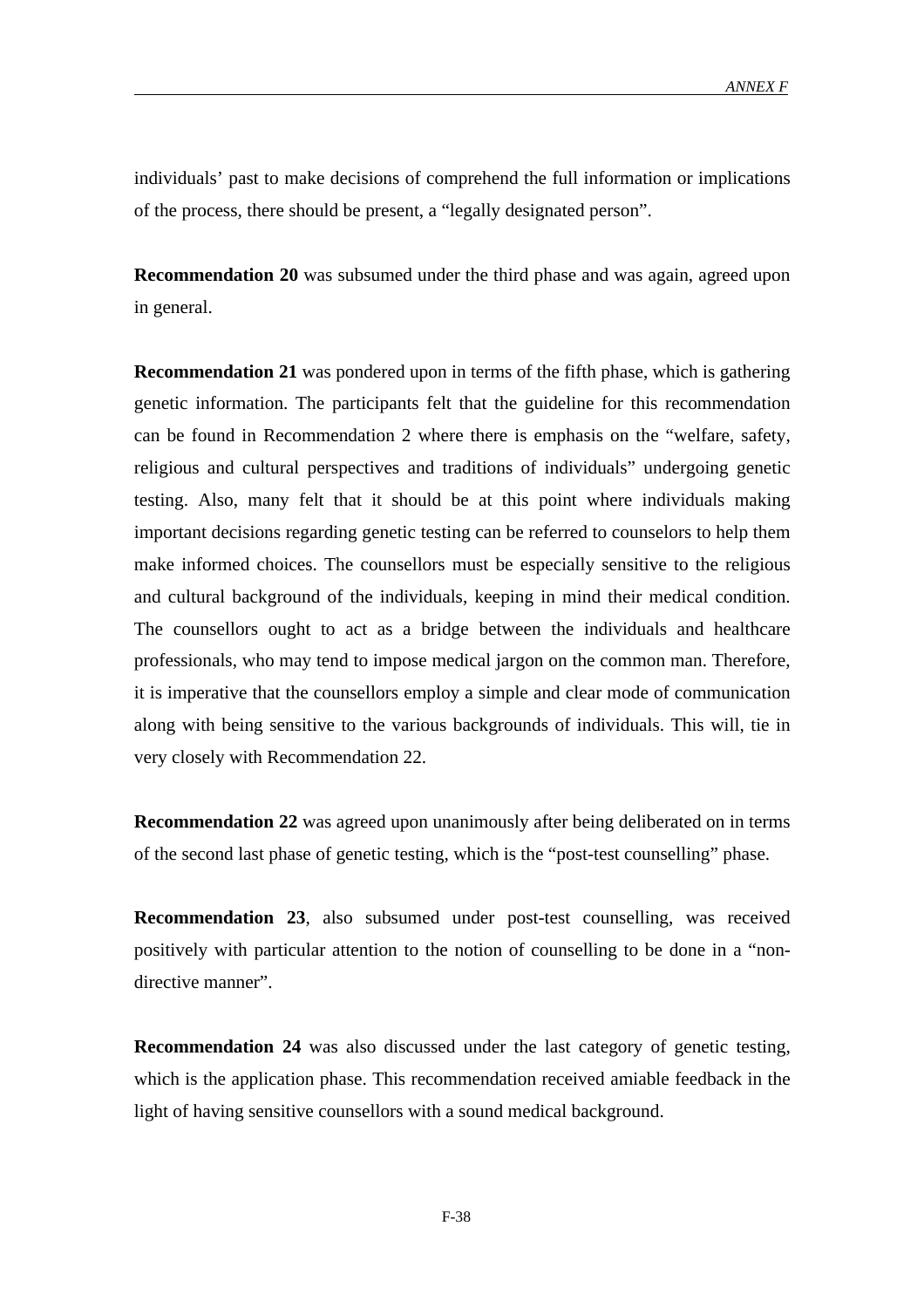

# **College of Family Physicians Singapore**

3rd Jun 2005

Associate Professor Terry Kaan Chairman Human Genetics Subcommittee **Bioethics Advisory Committee** 20 Biopolis Way #08-01 Centros Singapore 138668

19th Council (2003-2005)

President A/P Cheong Pak Yean

**Vice-President** Dr Arthur Tan Chin Lock

Censor-in-Chief A/P Goh Lee Gan

**Honorary Secretary** Dr Lee Kheng Hock

**Honorary Treasurer** Dr Yii Hee Seng

**Council Members** Dr Cheng Heng Lee Dr Goh Jin Hian Dr Lim Fong Seng Dr Pang Sze Kang Jonathan Dr Tan See Leng Dr Tan Yew Seng Dr Wong Weng Hong

**Honorary Editor** Dr Ng Joo Ming Matthew Dear A/Prof Kaan

#### **REQUEST FOR FEEDBACK ON CONSULTATION PAPER**

The College 19<sup>th</sup> Council has discussed and noted that the consultation paper has comprehensively and extensively discussed the many ethical, legal and social issues involved in genetic testing and genetic research.

The proposed recommendations will put in place safeguards to prevent abuse without stifling opportunities for patients to benefit from advances in medical genetics.

Of particular relevance to family physicians is the point made in the paper that the relevant authorities should consider providing professional training in medical genetics and counselling to scientific and healthcare professional in this field.

It is foreseeable that family physicians will be consulted for advice on medical genetics by their patients or patients' families. Thus family physicians should be on the radar screen of the relevant authorities for professional training in medical genetics and counselling.

Properly empowered the family physicians have a significant role to play in genetic counselling.

In fact the College has taken the initiative to host the World WONCA Conference in July 2007 with the theme "The Human Genome".

With best regards.

Yours sincerely Inegenera

ー.

A/Prof Cheong Pak Yean President 19th Council (2003-2005) College of Family Physicians Singapore

College of Medicine Building, 16 College Road, #01-02, Singapore 169854. Tel: 6223 0606 Fax: 6222 0204 Website: www.cfps.org.sg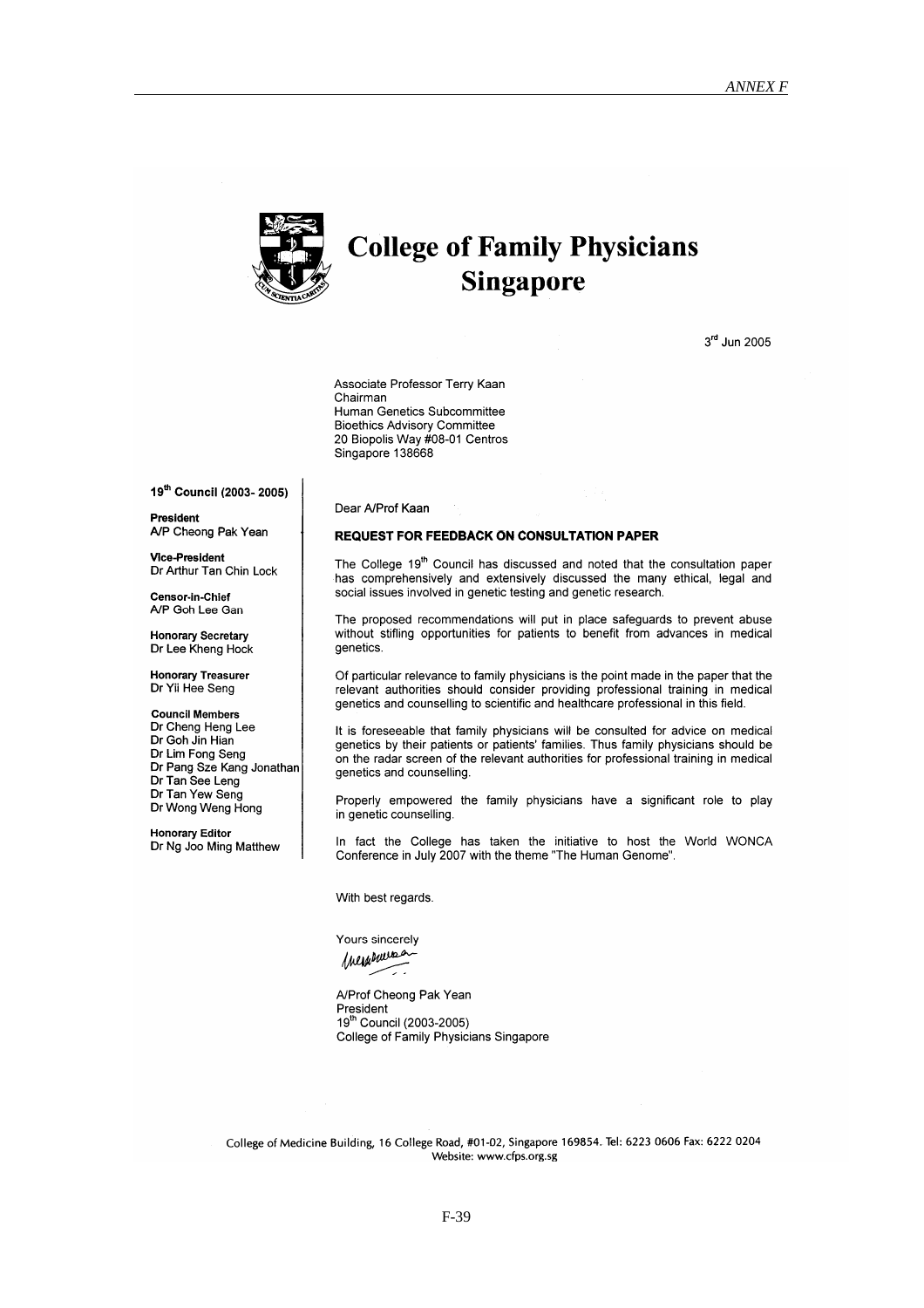**Faculty of Medicine** Dean's Office



Prof John Wong Dean Faculty of Medicine

June 7, 2005

Associate Professor Terry Kaan Chairman Human Genetics Subcommittee **Bioethics Advisory Committee** 20 Biopolis Way, #08-01 Centros Singapore 138668

# Dear Terry

# **REQUEST FOR FEEDBACK ON CONSULATATION PAPER**

Thank you for your letter of April 4, 2005, and allowing the Faculty of Medicine, NUS, the opportunity to comment on the consultation paper entitled "Ethical, Legal and Social issues in Genetic Testing and Genetic Research".

The Faculty generally thinks that the paper is well written and covers most key areas. However, the issue of genetic testing of already harvested or stored tissues and the consent issues behind this was not addressed in the paper. We are of the opinion that this should be explicitly addressed. The issue of whether a generic consent is sufficient for tissues<br>obtained primarily for diagnostic or therapeutic purposes is a difficult one with vast implications for translational research. It has also become increasingly easy to obtain genetic information from stored tissue.

We hope that you would find the above feedback useful.

Yours sincerely

 $\sqrt{2}$   $\frac{1}{2}$ <br>Professor John Wong<br>Dean, Faculty of Medicine National University of Singapore

Block MD11, 10 Medical Drive, Singapore 117597 Tel: (65) 6874 3297 Fax: (65) 6778 5743 Website: www.med.nus.edu.sg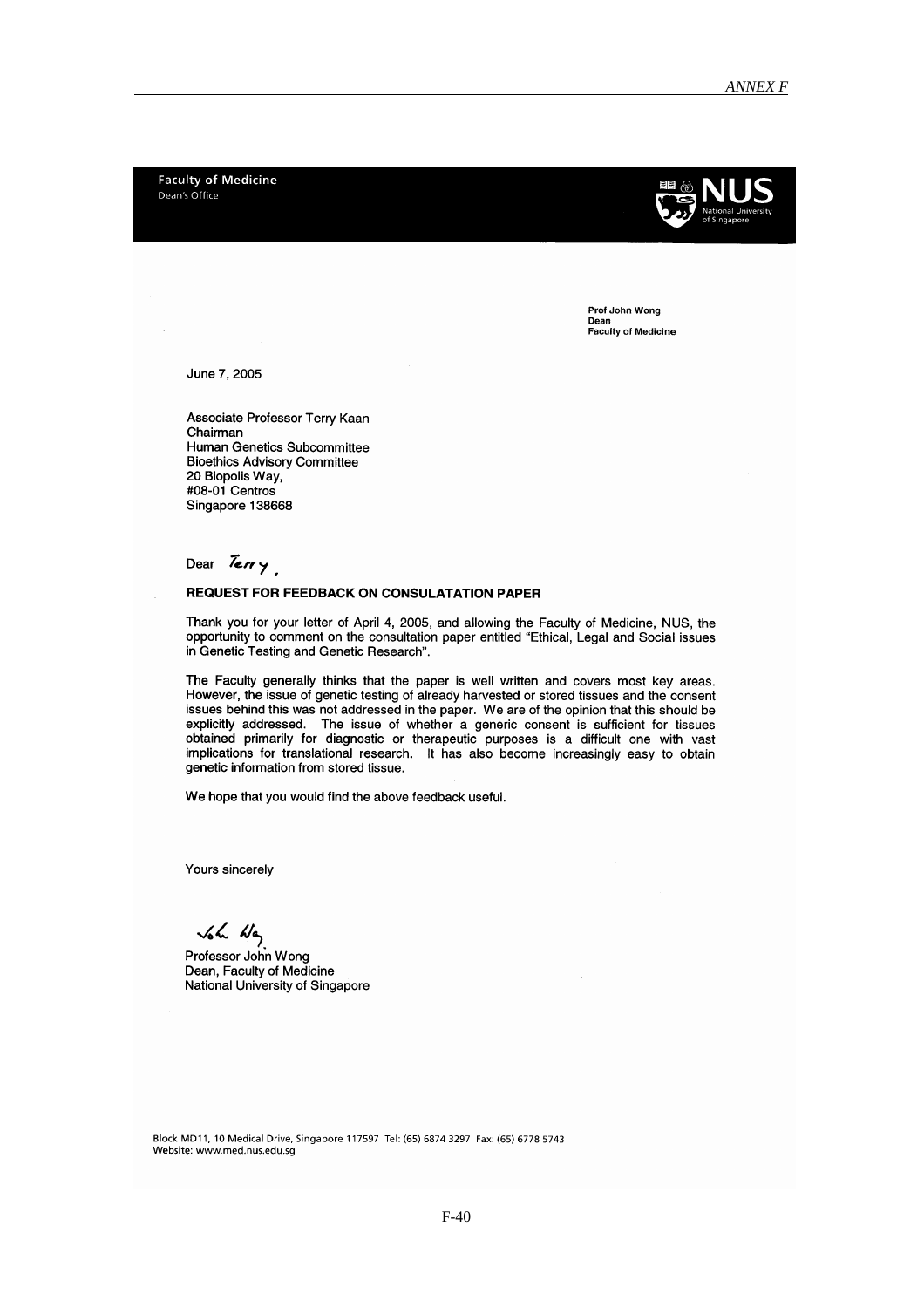

# **GLENEAGLES CRC PTE. LTD. MEMORANDUM**

To : Biomethics Advisory Committee

From: Prof Jeremy Chapman

 $Cc$  :

Date: 09 May 2005

Re : Request for Feedback on Consultation Paper

# Message

Please find our feedback for your perusal.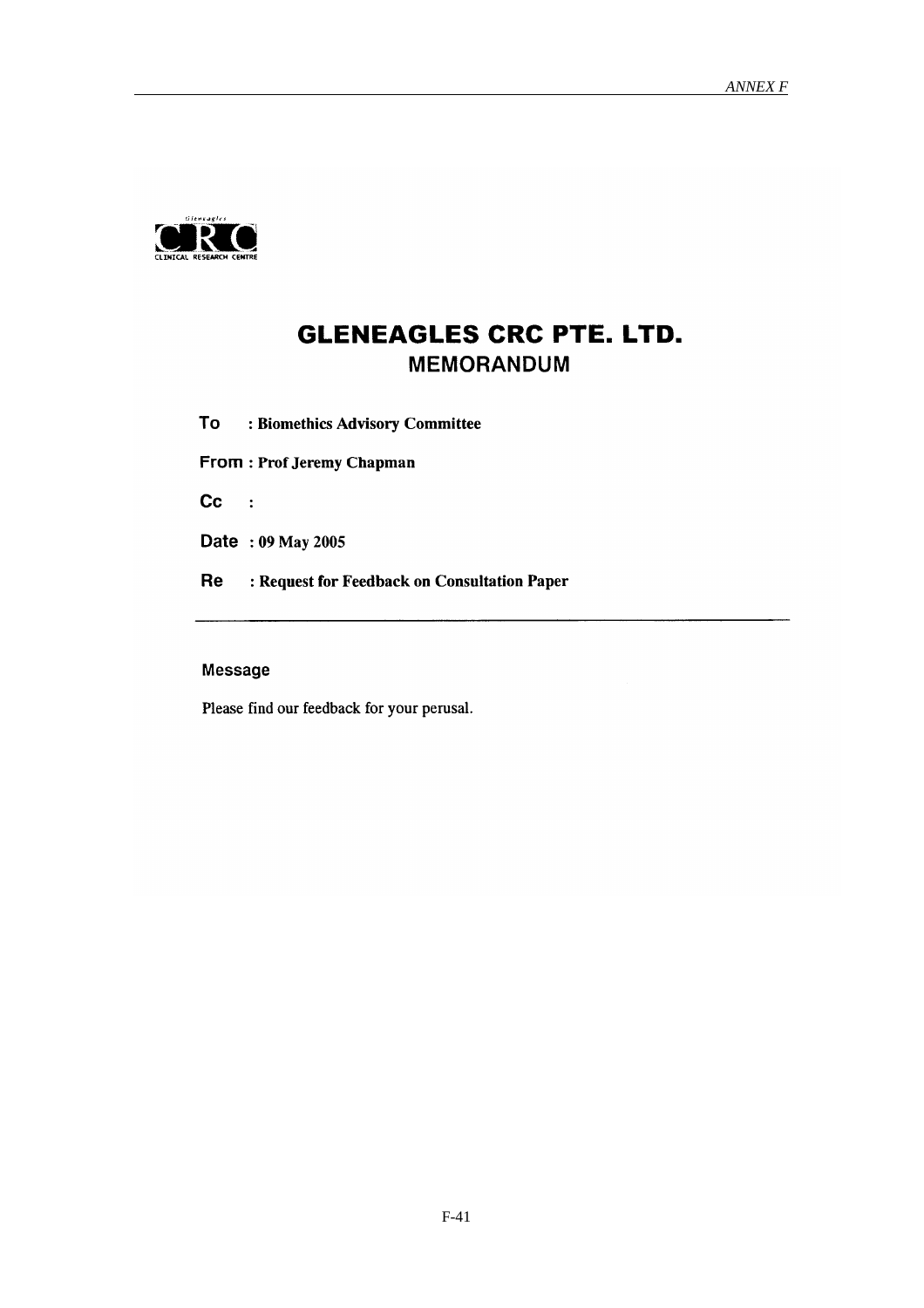# **REQUEST FOR FEEDBACK ON CONSULTATION PAPER**

# **BIOETHICS ADVISORY COMMITTEE**

# **Professor Jeremy Chapman**

The consultation paper: Ethical, Legal and Social Issues in Genetic Testing and Genetics Research

The International Scientific Advisory Panel of Gleneagles CRC has reviewed this paper and has the following comments:

The paper provides an excellent approach to the majority of issues involved in genetics testing. Two areas of current genetic testing seem not to have been considered specifically. or are mentioned but not identified as significant.

- Genetic testing for the purpose of paternity testing (2.7a)  $\overline{\mathbf{1}}$
- $\overline{2}$ Genetic testing for matching of individuals for transplantation of cells and organs, especially for unrelated bone marrow transplantation

In addition to these two papers, genetic testing may be used extensively in the forensic medicine field and in criminal forensics. We presume that tests for these purposes are excluded from consideration under this auspice but the paper does not make this explicit. Indeed the definition: point 2.3 states "include, but are not limited to...", suggesting that any use of genetic information could be under consideration.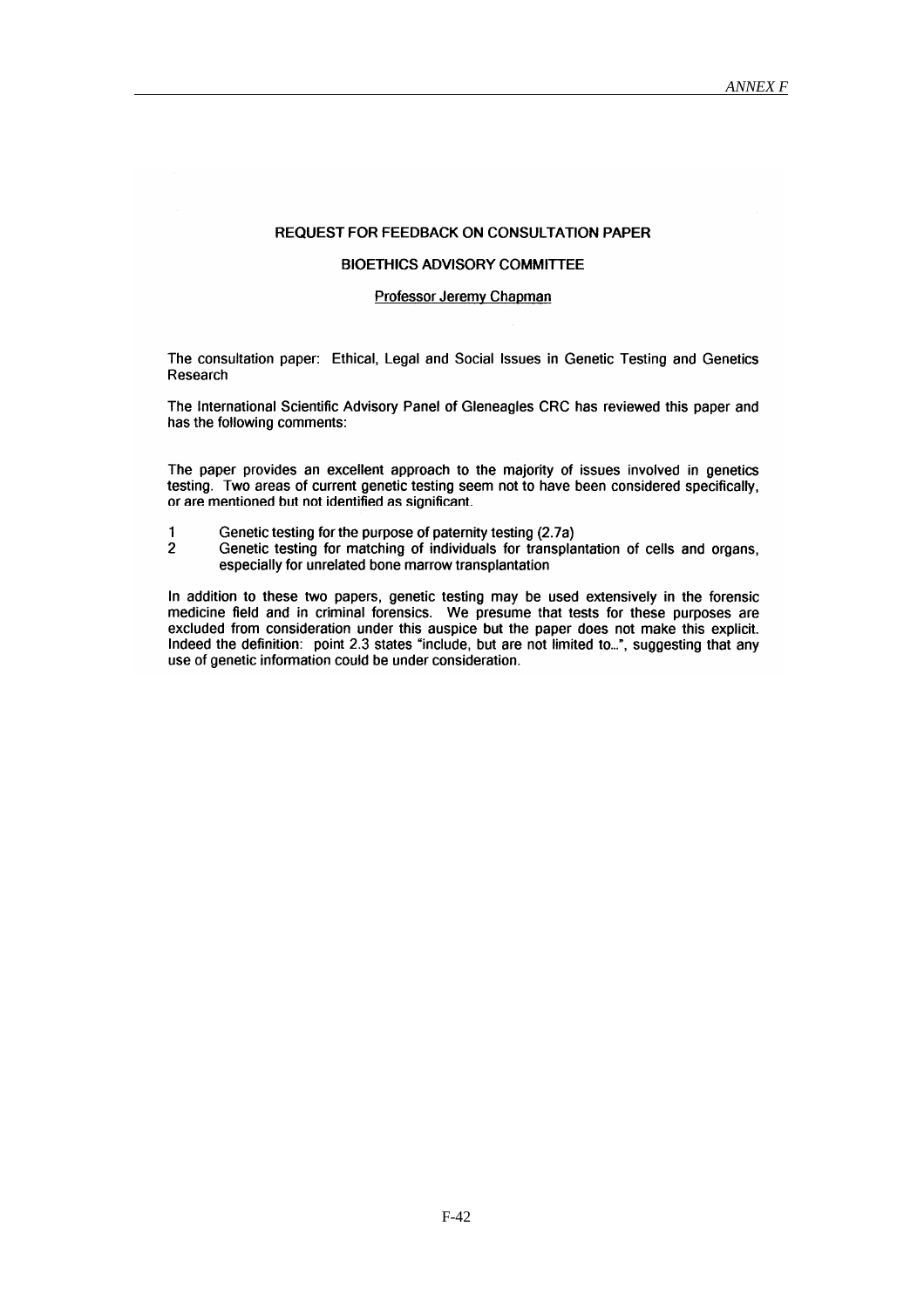

496 Upper Bukit Timah #04-22 John Wesley Centre Singapore 678099 Telephone 63144910 Fax 63144739

17 May 2005

Associate Professor Terry Kaan Chairman, Human Genetics Subcommittee **Bioethics Advisory Committee** 20 Biopolis Way, #08-01 Centros Singapore 138668

Dear Prof Kaan

# CONSULTATION PAPER ON ETHICAL, LEGAL AND SOCIAL ISSUES IN GENETIC **TESTING AND GENETICS RESEARCH**

# Introduction

The Graduates' Christian Fellowship has been invited to give its comments to the paper on 'Ethical, Legal and Social Issues in Genetic Testing and Genetics Research',

We have divided our paper into two parts. The first segment outlines values and principles of our worldview and the outworking of these values and principles as they are translated into legislation. The second part sets out our specific recommendations to the paper and is based on the assumption that our basic premise is rejected and, therefore, seeks to preclude or mitigate the evil of certain aspects of genetic testing and genetics research.

#### Part I - Values and Principles

Human Dignity and Sanctity of Life-A bulwark of the Christian faith and that of many other religions is the respect for human life, the dignity of a human being and the sanctity of life.

Our perspective is derived from our belief that human beings are made in the image of the Almighty God.

So God created man in his own image, in the image of God he created him; male and female he created them. (Genesis 1:27).

Additionally, the Word of God makes it clear that life as we understand it begins at the time of conception and we say like the psalmist

#### $-1-$

#### **SECTIONAL GROUPS & MINISTRIES**

Christian Medical & Dental Fellowship (CMDF) Comparative Religion Christian Conciliation & Arbitration Ministry (CCAM) Fellowship of Christian Care Professional (FCCP) Indonesian Graduates' Christian Fellowship (IGCF)<br>hip (LCF) Links & Connections Marketplace Christian Network (MCN) New Graduates' Ministry Interest Group (CRIG) Surfaced The Carry of Surface Profe<br>(NGM) Dinks & Connections<br>(NGM) Dingins Interest Group (OIG) Teachers' Christian<br>(Chinese Overseas Christian) Teachers' Christian Fellowship (TCF) Technical Interest Group (TIG) UK Returnees (Chinese Overseas Christian Mission) - COCM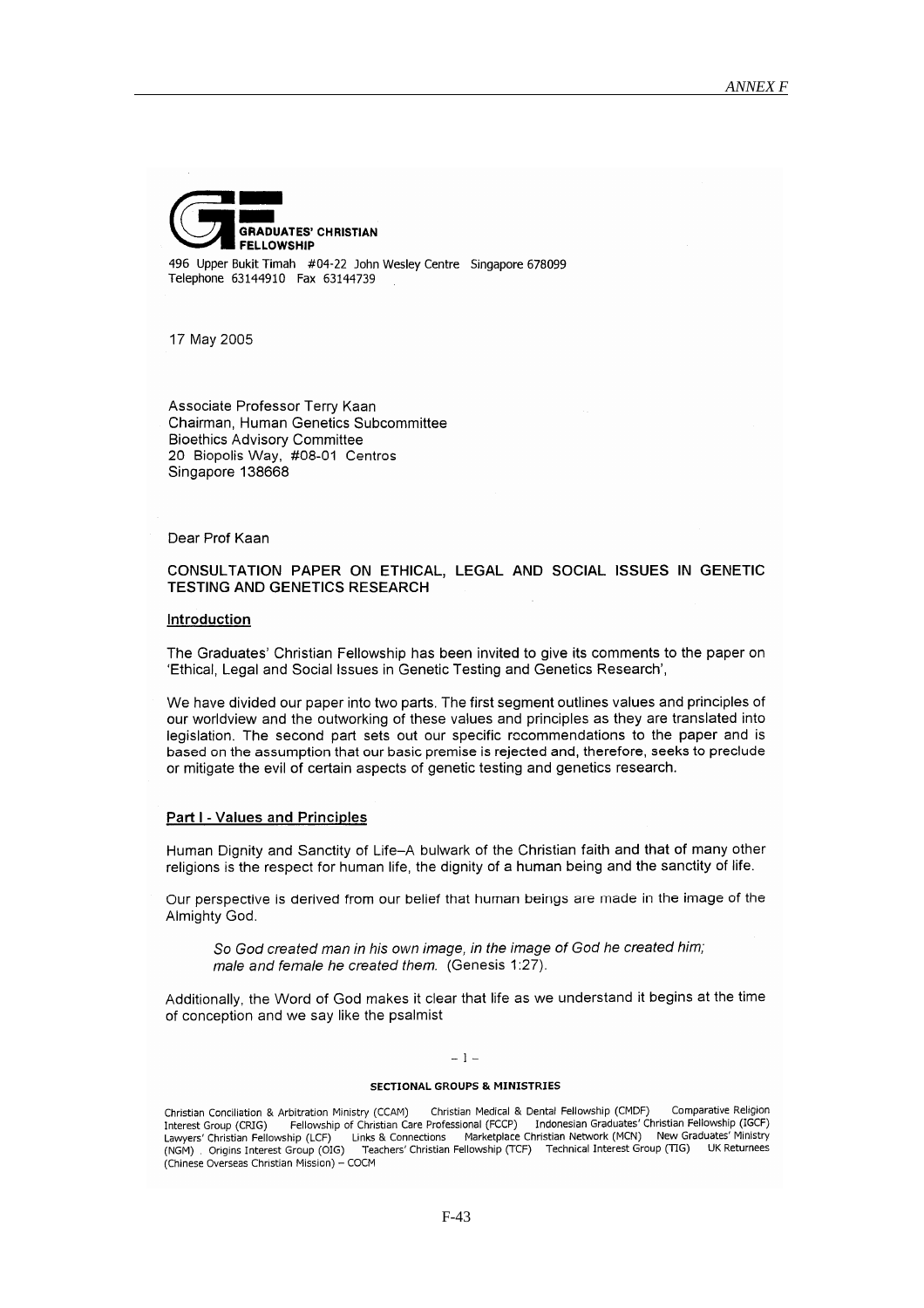"You formed my inward parts: You covered me in my mother's womb. I will praise You, for I am Fearfully and wonderfully made: Your eves saw my substance, being yet unformed And in Your book they all were written. The days fashioned for me. When as yet there were none of them."

So. the Holy Bible, directs our firm belief that all embryonic stem-cell experiments are forbidden as a destruction of life.

In addition, we reject the view of a dichotomous separation of the soul or spirit from the body. It is our view that as a human, we cannot separate the spirit from the body and from the soul or personhood.

"... the LORD God formed the man from the dust of the ground and breathed into his nostrils the breath of life, and the man became a living being.' (Genesis 2:7)

Man was created both matter and spirit in order to become a living being. As a human being, he or she is an integrated whole. We recognise that we do not live in a perfect world. There are some who among us were either born (perhaps now conceived, through natural or artificial means) or through debilitating illness or accidents, may seem less than human.

However, we cannot accept with good conscience attempts by those (based on the presupposition of a dualistic world view of the separation of the body and spirit) who seek to define personhood in terms of certain capacities. In exposing this presupposition, Gilbert Meilaender in his book titled 'Bioethics' writes,

'To be a person one must be conscious, self-aware, productive. The class of persons will widen or narrow depending on how many such criteria we include in our definition of personhood. But, in any case, the class of human beings will be wider than that of persons. Not all living human beings will qualify as persons on such a view - and, we must note, it is persons who are now regarded as bearers of rights, persons who can have interests that ought to be protected.<sup>1</sup>

Such a definition of "personhood" based on criteria established by man arbitrarily, would eliminate human beings who do not satisfy these man-made criteria. These man-made criteria have, already, in many jurisdictions, eliminated the unborn who are voiceless and helpless and may if utilitarian views prevail eventually eliminate the sick, the old and hapless who are no longer economically productive

It is our belief that the unborn, the helpless, the sick and the aged are fully human beings to be accorded value and dignity and who are loved by the creator God. They are no less valuable than those who are "conscious, self-aware" and "productive".

 $-2-$ 

#### **SECTIONAL GROUPS & MINISTRIES**

<sup>&</sup>lt;sup>1</sup> Meilaender, Gilbert, Bioethcs, 1996, Eerdmans, Grand Rapids

Christian Conciliation & Arbitration Ministry (CCAM) Christian Medical & Dental Fellowship (CMDF) Comparative Religion Sellowship of Christian Care Professional (FCCP) Indonesian Graduates' Christian Fellowship of Christian Care Professional (FCCP) Indonesian Graduates' Christian Fellowship (IGCF)<br>Ship (LCF) Links & Connections Marketplace Interest Group (CRIG) Connections Marketplace Christian Network (MCN) New Grand Links & Connections Marketplace Christian Network (MCN) New Grand Teachers' Christian Fellowship (TCF) Technical Interest Group (TIG) Lawyers' Christian Fellowship (LCF) (NGM) Origins Interest Group (OIG) UK Returnees (Chinese Overseas Christian Mission) - COCM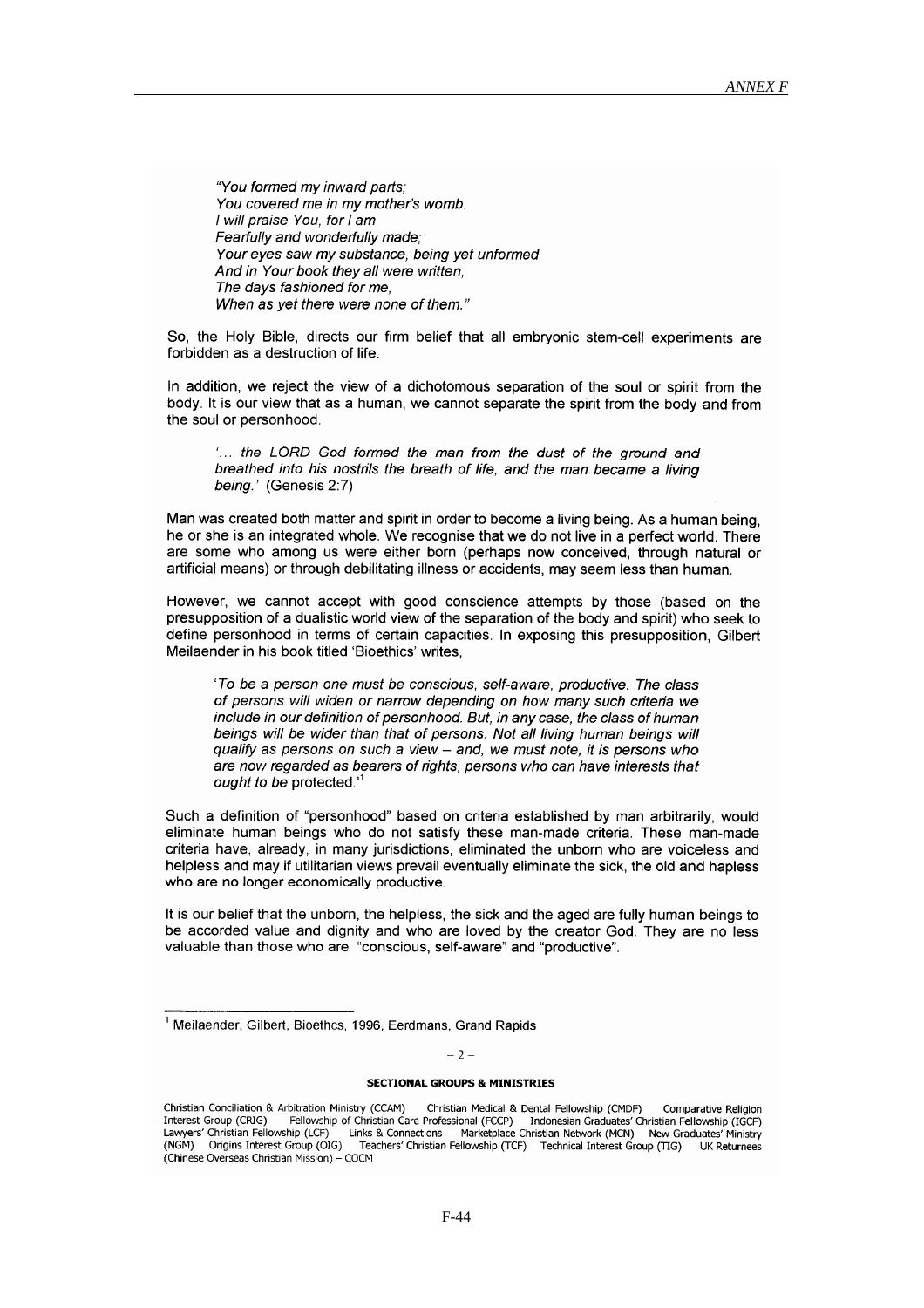Francis Crick, the Nobel Laureate and biophysicist, popularly known as the "father of DNA" has estimated that 'the amount of information contained in the chromosomes of a single fertilized human egg is equivalent to about a thousand printed volumes of books, each as large as a volume of Encyclopaedia Britannica." Judge Robert H. Bork who referred to the point made by Francis Crick stated that 'Such a creature is not a blob of tissue or, as the Roe opinion so infelicitously puts it, a "potential life". As someone has said, it is a life with potential"

Some would argue in favour of genetic testing in a search for cures to improve the 'quality of life' of the sick. It is imperative that we continue to find better treatments and alleviate as much as possible the pain and suffering of the sick. However, it is also imperative that the sanctity of life needs to be preserved. Otherwise, we may be trading one life for another. We subscribe to the statement made in the Lausanne Occasional Paper No. 58. 'Christians however maintain that all human lives are of equal worth, yet we recognise that modern medical decisions cannot avoid some 'quality of life' considerations. For example, judgments that the burden of a treatment outweighs its benefits for a particular patient involve an evaluation of the patient's quality of life. There is no obligation to extend human life by the maximum amount of time, if the patient will die soon regardless of treatment and treatment will add burden to the dving process. Both 'sanctity of life' and 'quality of life' considerations are legitimate and important, with the proviso that for Christians, quality considerations cannot justify overriding the sanctity of human life.<sup>14</sup>

In a consumer society in which we live, trading or the commercialization of life often creeps in it unnoticed. The advancement of technology also brings with it a variety of options that bring hope of healing. The choice of an available option comes with responsibility for the consequences of the choice, for example, once a couple have decided to go ahead with a choice of natural or artificial procreation method, we are of the opinion that the human life henceforth conceived, is a vulnerable person and needs to be protected. We should not fall into a consumer mentality by disowning our own children, like picking a defective book off the shelf and subsequently casting it aside as having 'no commercial value'. This plain disregard of human life runs against the grain of our belief. However, we find deep sympathy for victims of rape and incest and leave the matter as their conscience or faith quides them

Stewardship - is another fundamental premise which Christians are to operate and practise in the world, on behalf of God. This call is not limited to just Christians but to the entire humankind

'God blessed them and said to them. "Be fruitful and increase in number: fill the earth and subdue it. Rule over the fish of the sea and the birds of the air and over every living creature that moves on the ground." (Genesis 1:28)

This translates into an outworking for Christians to engage the world actively and positively in all dimensions of life. They include, helping the sick and needy, protecting human, animal life and the environment, good governance, ethical conduct.

 $-3-$ 

# **SECTIONAL GROUPS & MINISTRIES**

<sup>&</sup>lt;sup>2</sup> Doris Gordon, "Abortion and Rights: Applying Libertarian Principles correctly," Studies in Prolife Feminism, Spring 1995, pp. 121, 127

Bork, Robert H, Slouching towards Gomorrah, p.175

<sup>4</sup> Chia, Roland et al, 2005, Bioethics: Obstacle or Opportunity for the Gospel? Lausanne Occasional Paper No. 58, Lausanne Committee for World Evangelization

Christian Conciliation & Arbitration Ministry (CCAM) Christian Medical & Dental Fellowship (CMDF) Comparative Religion Interest Group (CRIG) Fellowship of Christian Care Professional (FCCP) Indonesian Graduates' Christian Fellowship (IGCF) Consulation Care Profes (NGM) Origins Interest Group (CCF) Links & Connections<br>(NGM) Origins Interest Group (OIG) Teachers' Chalating<br>(Chinese Overseas Chalating) Marketplace Christian Network (MCN) New Graduates' Ministry Teachers' Christian Fellowship (TCF) Technical Interest Group (TIG) LIK Returnees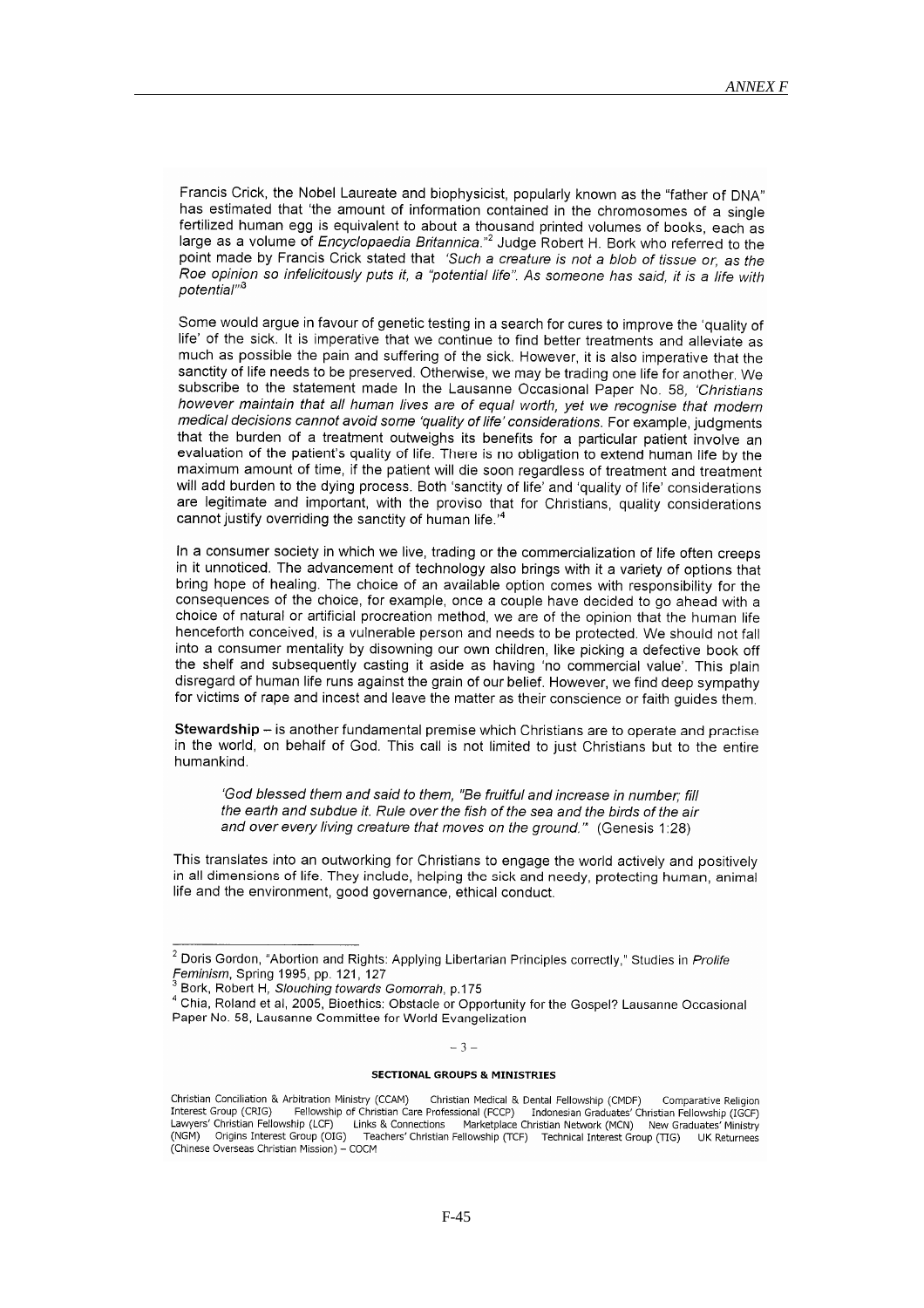'He has showed you. O man, what is good. And what does the LORD require of you? To act justly and to love mercy and to walk humbly with your God.' (Micah 6:8)

In the health care industry, we continue to encourage and applaud professionals. practitioners and researchers (regardless of faith and creed) to develop new methods and cures. This include preventive medicine, antenatal and post-natal diagnosis and care for babies.

Preventive medicine is key in helping diagnosis and subsequently providing a cure before a medical condition occurs such as the use of vaccines. We also find it useful in antenatal diagnosis and cure or to cope with post birth procedures or care for the babies.

However as good and responsible stewards, the end does not justify the means. Neither should we presume to take the place of God rather than simply be good stewards. For the concept of steward or regent connotes that there is privilege in service to the world, but not ownership. As human beings and society, we need to come to terms with our limitations. Going beyond our limitations will only bring tragedy, which we have witnessed throughout history.

Pride - can be positive affirmation of achievements and efforts. A healthy dose of pride in our life, society and community is a good thing. However, we have seen all too often that pride is precedent to many a downfall. As a Chinese saying goes, 'jiao bing bi bai'<sup>5</sup>. In this information age, we can get information of almost anything. There arises much concern about security and the subsequent use of information.

We are glad to note the attempts to safeguard information derived from genetic testing and genetics research. We have in our comments sought to tighten the procedures. Thought should be given to the dangers of hacking and unscrupulous data mining. An engineering saying goes, 'fool proof systems only prove the existence of fools'. (Unattributable). We are of the opinion that unless it is absolutely necessary, and fully supported by recommendations of qualified professionals and medical evidence, information such as DNA should not even be documented, much less distributed.

We wish to emphasize that even having knowledge of a probability of contracting a certain illness through DNA testing, without a clearly defined cure or purpose is frivolous and should not be permitted. It only adds onto the burden of scarce medical resources and the expense of taxpayers' money. What is even more unthinkable is the possibility of insurance premia or medical resources pegged to such probabilities.

#### Part II - Comments on Recommendations

**Genetic Information** 

#### **Recommendation 1:**

Genetic Information derived from Clinical Genetic Testing should be confined to a healthcare context, owing to its complex nature and need for professional input. Accordingly, it should

# $= 4 -$

#### **SECTIONAL GROUPS & MINISTRIES**

<sup>&</sup>lt;sup>5</sup> Jiao Bing Bi Bai - The proud army will certainly fall.

Christian Conciliation & Arbitration Ministry (CCAM) Christian Medical & Dental Fellowship (CMDF) Comparative Religion Different of Curristian Care Professional (FCCP) Indonesian Graduates' Christian Fellowship (IGCF)<br>Ship (LCF) Links & Connections Marketplace Christian Network (MCN) New Graduates' Ministry Interest Group (CRIG) Lawyers' Christian Fellowship (LCF) Teachers' Christian Fellowship (TCF) Technical Interest Group (TIG) (NGM) Origins Interest Group (OIG) UK Returnees (Chinese Overseas Christian Mission) - COCM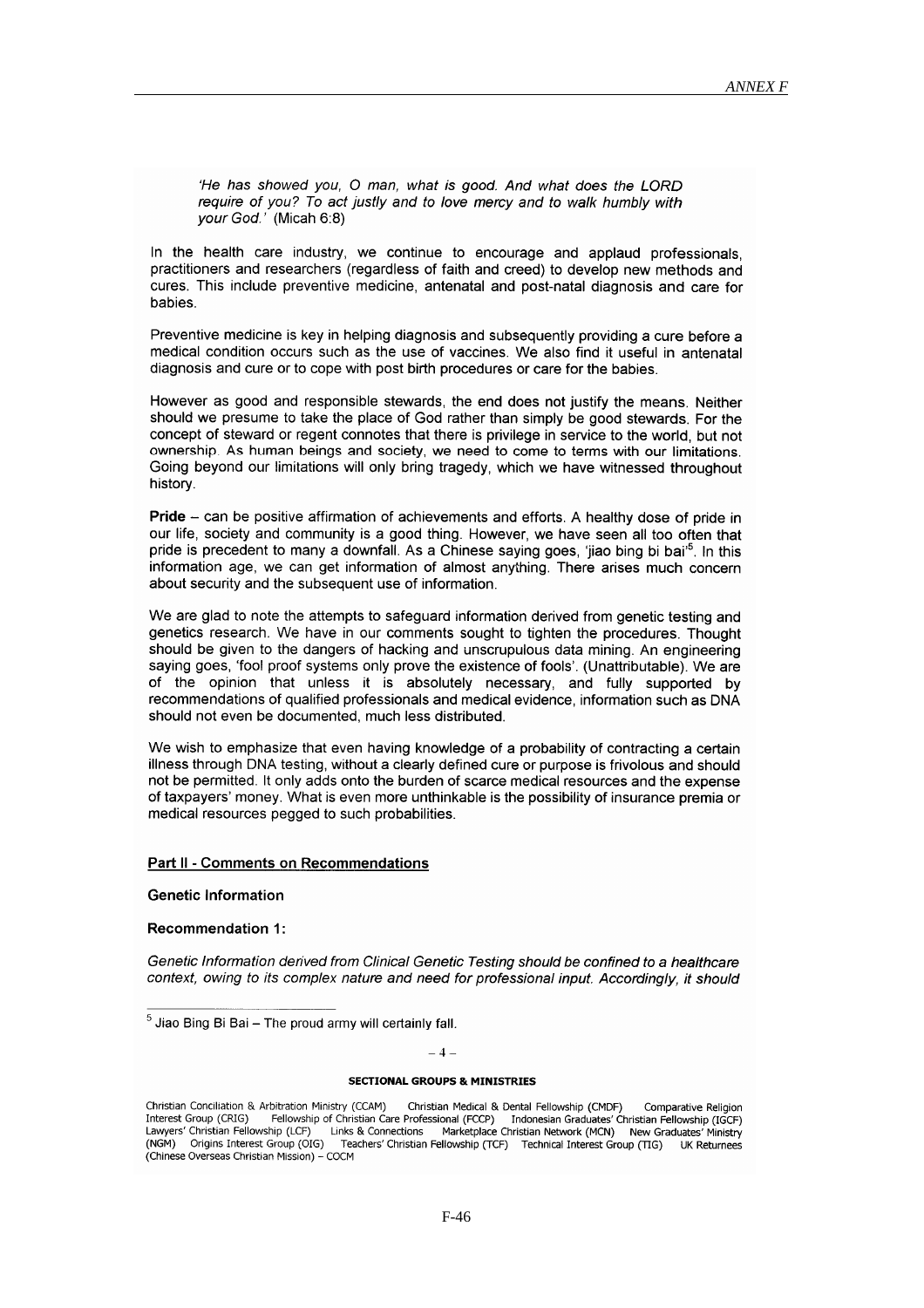be regarded as medical information and the highest ethical standard should be applied in its derivation, management and use.

#### Comment:

We agree and applaud the committees' recommendation that Genetic Information be limited to areas concerning of healthcare. In this regard, we are concerned that the information used will be harnessed for commercial, social engineering or discriminatory purposes. The context of healthcare should be further understood as primary relating to the individual. For example, where hereditary diseases are concerned the protection of the individual's right to privacy must be protected against the perceived social benefits of the society.

# **General Ethical Considerations**

# **Recommendation 2:**

Genetic Testing should be conducted in a manner that is respectful of the welfare, safety religious and cultural perspectives and traditions of individuals.

# Comment:

We agree and applaud the committees' recommendation that Genetic Testing be conducted in accordance with religious perspectives. The consequence of this recommendation must be to allow the individual equal access to the religious perspectives. A pragmatic viewpoint which may favour economic realities or self-actualisation should not be preferred to the religious perspective that considers the individuals relationship to His or Her God. The committee should, therefore, set guidelines that would allow equal access to counsellors who promote particular religious perspective, subject, of course to such counsellors being properly qualified and allow appropriate religious material to be available in hospitals and clinics throughout Singapore.

#### **Recommendation 3:**

Genetic Testing should be voluntary and conducted only after free and informed consent has been obtained. Consent must be based on sufficient information, which includes the nature. purpose, risks and implications of the test. Consent should also be obtained for future clinical and/or research use of tissue specimens.

#### Comment:

We agree with this recommendation.

# **Recommendation 4:**

An individual should be informed of the test result without undue delay unless he or she has clearly indicated the wish not to know. However, the test results of newborn babies and children for treatable conditions should be disclosed. In research involving Genetic Testing, researchers should inform the individual prior to participation in the research, whether the Genetic Information so derived will be disclosed to him or her.

# $-5-$

# **SECTIONAL GROUPS & MINISTRIES**

Christian Conciliation & Arbitration Ministry (CCAM) Christian Medical & Dental Fellowship (CMDF) Comparative Religion Exploration in the synchromometric contraction of the contract of the contract of Christian Care Professional (FCCP) Indonesian Graduates' Christian Fellowship (IGCF)<br>hip (LCF) Links & Connections Marketplace Christian Net Interest Group (CRIG) Lawyers' Christian Fellowship (LCF) (NGM) Origins Interest Group (OIG) Teachers' Christian Fellowship (TCF) Technical Interest Group (TIG) UK Returnees (Chinese Overseas Christian Mission) - COCM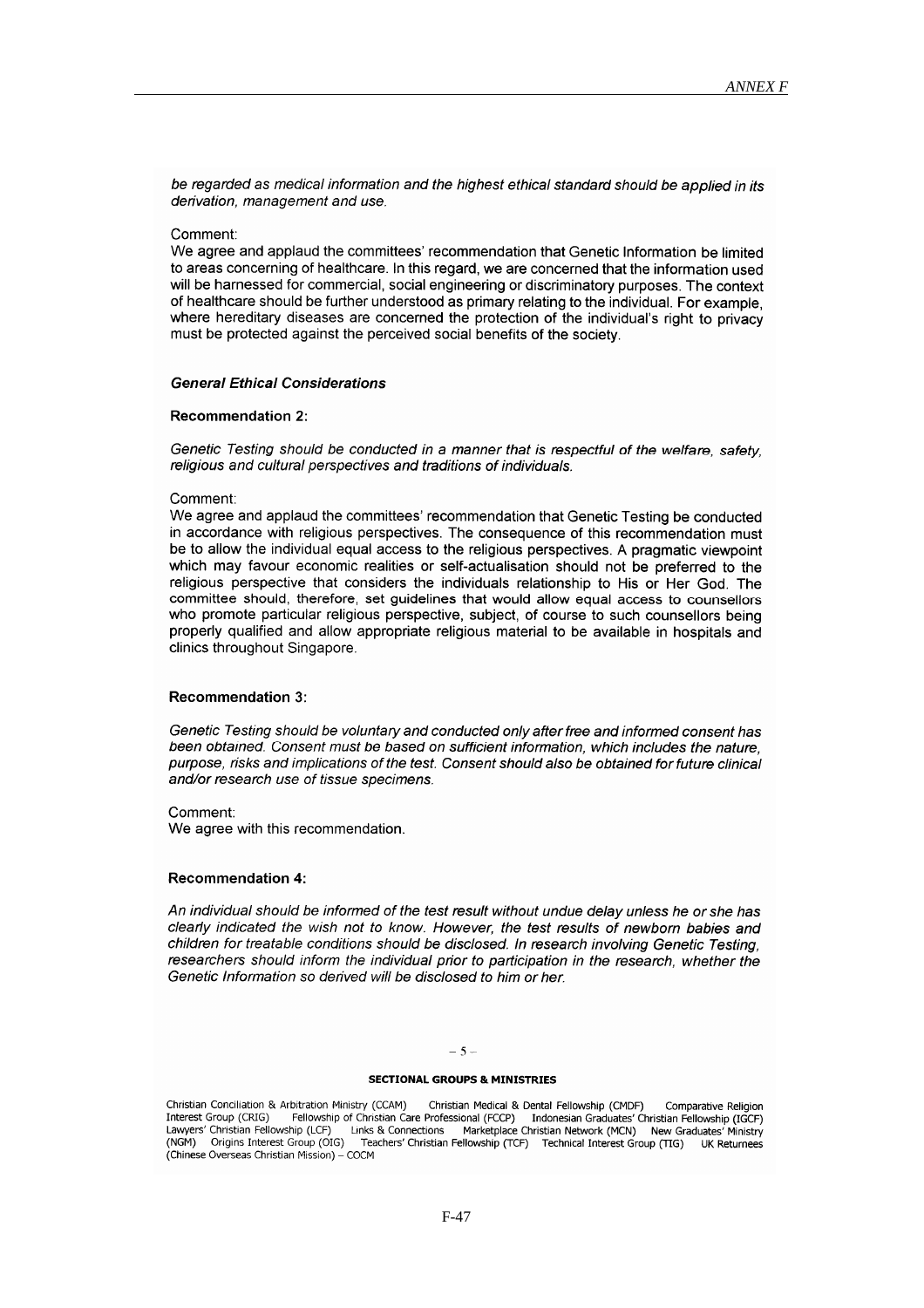Comment:

We agree with this recommendation.

The recommendations should take into account the possibility that treatment for a particular ailment may be developed in the future and allow doctors to inform potential clients that they may wish to come back for testing. If a test is positive but no treatment is available at the time, the regulation should allow patients to be informed when a new treatment has been developed.

### **Genetic Testing of Vulnerable Persons**

# **Recommendation 5:**

We do not recommend the broad use of Genetic Testing on children and adolescents. Confirmatory Testing and Predictive Testing for genetic conditions where preventive intervention or treatment is available and beneficial in childhood are recommended. Carrier Testing should generally be deferred till the child is mature or when required to make reproductive decisions. Predictive Testing should generally be deferred where there is no preventive intervention or treatment, or where intervention or treatment is only available and beneficial during adulthood. However, in exceptional circumstances, parents and the physician should have the discretion to decide regarding Carrier and Predictive Testing, and genetic counselling should be an intrinsic part of the testing process.

# Comment:

We agree and applaud the committees' decision not recommend the broad use of Genetic Testing on children and adolescents. The decision as to discretion in exceptional circumstance should be made collectively by the parents, the physician and the child, where he or she is matured enough to understand the circumstance, after proper counselling.

# **Recommendation 6:**

Genetic Testing involving vulnerable persons should be conducted only if appropriate free and informed consent has been obtained. In the case of persons in special relationships. extra care should be taken to ensure that the consent is freely given. Clinical Genetic Testing should only be conducted if it is medically beneficial. Genetic Testing for research should only be conducted if the research is considered of sufficient importance and there is no appropriate alternative test population.

# Comment:

The determination of what is medically beneficial should be finally decided by the individual under the advise of the physician.

An independent committee should determine whether a particular form of research is sufficiently important to be pursued. These areas should be controlled by legislation and there should be a presumption against Genetic Testing unless it is pre-approved by the committee.

In the case of vulnerable persons, access to counselling for the guardians of these person should also be available, and recommended, in the same way as it is for the individual.

#### $-6-$

#### **SECTIONAL GROUPS & MINISTRIES**

Christian Conciliation & Arbitration Ministry (CCAM) Christian Medical & Dental Fellowship (CMDF) Comparative Religion Fellowship of Christian Care Professional (FCCP) Indonesian Graduates' Christian Fellowship (IGCF)<br>hip (LCF) Links & Connections Marketplace Christian Network (MCN) New Graduates' Ministry Interest Group (CRIG) Lawyers' Christian Fellowship (LCF) Teachers' Christian Fellowship (TCF) Technical Interest Group (TIG) Origins Interest Group (OIG) (NGM) UK Returnees (Chinese Overseas Christian Mission) - COCM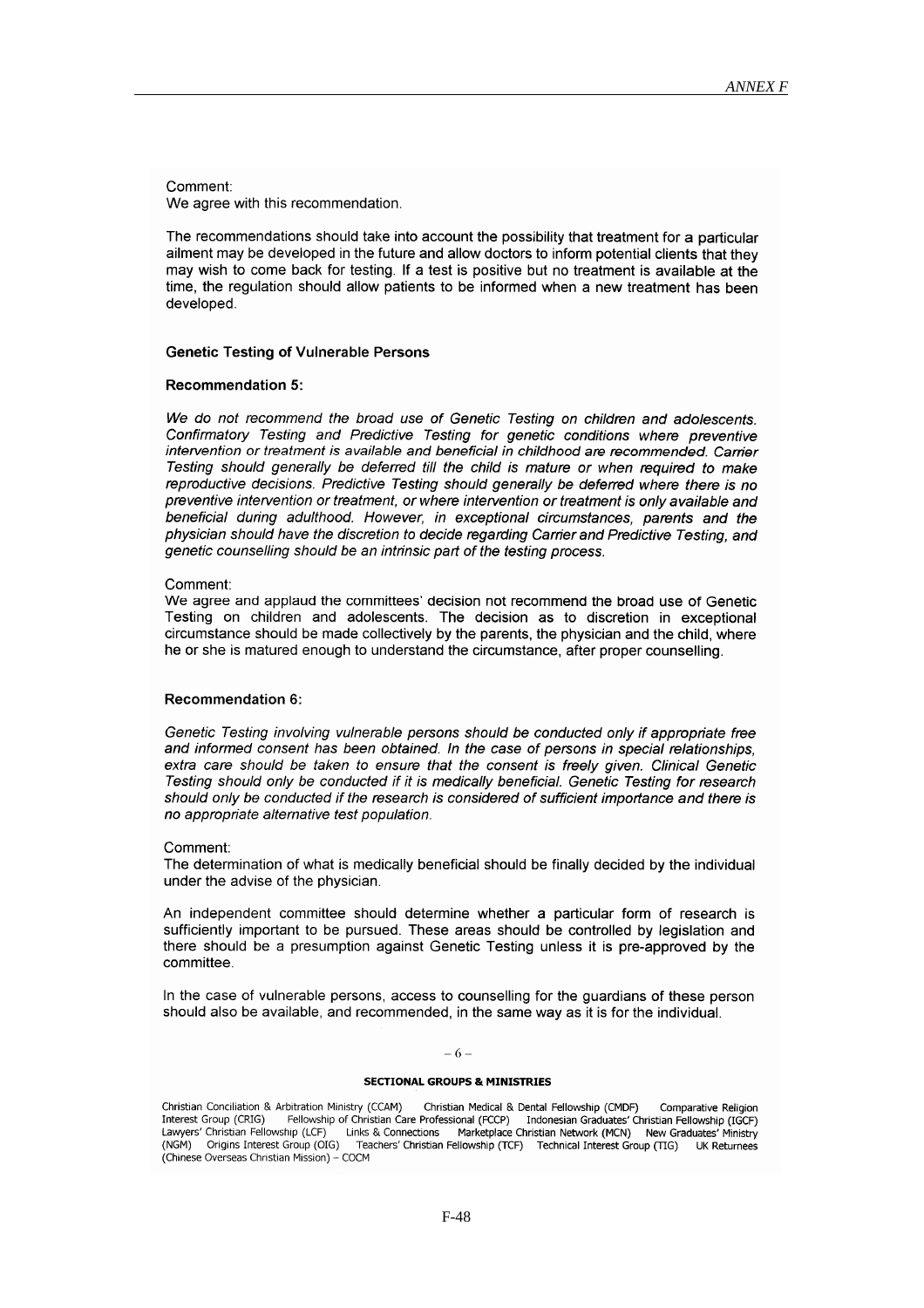# **Privacy and Public Access to Genetic Testing**

#### **Recommendation 7:**

Genetic test results should not be disclosed to third parties, including employers and insurers, without the free and informed consent of the individual.

Comments: We agree with this recommendation.

We would urge the committee to propose legislation that would make it illegal to divulge such information to 3<sup>rd</sup> parties without consent of the individual. There should also be legislation that bans insurers and/or employers from requesting for genetic testing.

#### **Recommendation 8:**

Genetic Testing should be conducted through the intermediation of a qualified healthcare professional. Accordingly, the advertising of genetic tests by manufacturers or suppliers to the public is strongly discouraged. A comprehensive regulatory framework should be established for access to Genetic Testing services. Genetic tests that provide predictive health information should not be directly offered to the public.

# Comments:

All Genetic Testing, without exception, should be conducted through the intermediation of a qualified healthcare professional. The conduct of Genetic Testing for matters other than related to healthcare should not be allowed and therefore the advertising of commercial genetic tests should be made illegal. Genetic Testing should not be available except in preapproved facilities. The potential for misuse of Genetic data and Genetic profiling may give rise to a new form of discrimination. The use of Genetic Testing to satisfy human curiosity should not be permitted.

# **Recommendation 9:**

The non-consensual or deceitful obtaining of body samples for the purpose of Genetic Testing should be legally prohibited.

Comment:

We agree with this recommendation.

#### **Preimplantation Genetic Testing**

# **Recommendation 10:**

Preimplantation genetic diagnosis is permissible provided that it is subject to control by a relevant authority and limited to serious medical conditions. The relevant authority should license, monitor and assess preimplantation genetic diagnosis to ensure that it is employed within legal and ethical limits.

#### $-7-$

#### **SECTIONAL GROUPS & MINISTRIES**

Christian Medical & Dental Fellowship (CMDF) Christian Conciliation & Arbitration Ministry (CCAM) Comparative Religion Fellowship of Christian Care Professional (FCCP) Indonesian Graduates' Christian Fellowship (IGCF) Interest Group (CRIG) Marketplace Christian Network (MCN) New Graduates' Ministry Lawyers' Christian Fellowship (LCF) Links & Connections (NGM) Origins Interest Group (OIG) Teachers' Christian Fellowship (TCF) Technical Interest Group (TIG) UK Returnees (Chinese Overseas Christian Mission) - COCM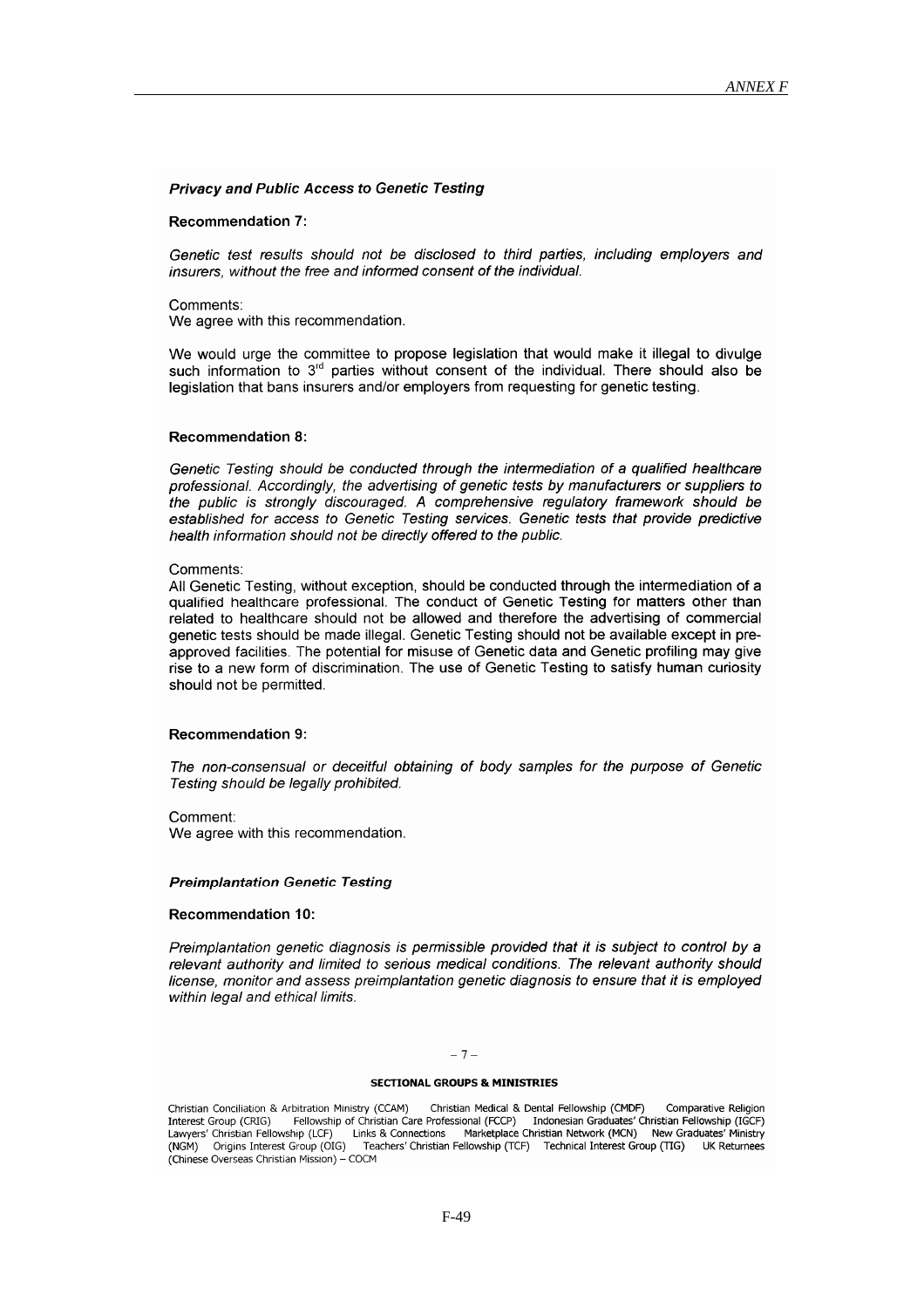#### Comment:

We believe that Preimplantation Genetic Testing should not be allowed. This process involves the testing the embryos for genetic defects prior to IVF and the determination as to what constitutes an acceptable genetic profile for a child may mean the destruction of embryos and a form of human genetic manipulation.

The consultation paper itself discusses the statement "the ideal that parental love should not be dependent on a child having characteristics that the parents hoped for, but rather as individuals in their own right. Allowing parents to exercise their preference in making such a 'selection' may introduce an element of control over the result of conception, thus making the "experience of parenthood very different from the present situation in which... parents are happy just to take their child as they find them". We would like to propose that this argument is heeded on every level, including whether or not the child has a potential serious health condition.

If PGT is implemented, we feel it is also important for the Committee to prescribe what constitutes serious medical condition and who decides. The parents-to-be may consider a genetic condition serious where, for example, it requires extensive treatment or one or more corrective surgeries as a baby or adult. Whereas such a 'serious' medical condition does not discount the person from being able contribute to and thus benefit society as a whole.

According to the consultation paper more than 100 genetic conditions can be tested now. This number can only increase. The Committee should consider whether there should be a limit on the number of embryos that can be screened, or whether the limit will base on the financial and emotional strengths of the parents-to-be.

Furthermore, the Committee should consider that some embryos are carriers of a serious medical condition, but may not manifest the symptoms themselves. We would like the recommendation to ensure that embryos are not excluded from implantation on the basis that they are carriers of inherited diseases.

# **Recommendation 11:**

Use of preimplantation genetic diagnosis for sex selection and the selection of certain desired traits for non-medical reasons should be prohibited.

Comment We agree with this recommendation.

# **Recommendation 12:**

Preimplantation tissue typing, whether as the sole objective or in conjunction with preimplantation genetic diagnosis to avoid a serious genetic disorder, is permissible but should be licensed and evaluated on a case-by-case basis.

# Comment:

We are of the view that Preimplantation tissue typing should not be allowed. The selection of embryos to bring the birth of a child who can provide a matching tissue donation should not be permitted even in circumstances where a sibling is seriously ill. Whenever possible,

#### $-8-$

#### **SECTIONAL GROUPS & MINISTRIES**

Christian Conciliation & Arbitration Ministry (CCAM) Christian Medical & Dental Fellowship (CMDF) Comparative Religion Exploration Control of Christian Care Professional (FCCP) Indonesian Graduates' Christian Fellowship of Christian Care Professional (FCCP) Indonesian Graduates' Christian Fellowship (IGCF)<br>hip (LCF) Links & Connections Mar Interest Group (CRIG) Lawyers' Christian Fellowship (LCF) Teachers' Christian Fellowship (TCF) Technical Interest Group (TIG) (NGM) Origins Interest Group (OIG) UK Returnees (Chinese Overseas Christian Mission) - COCM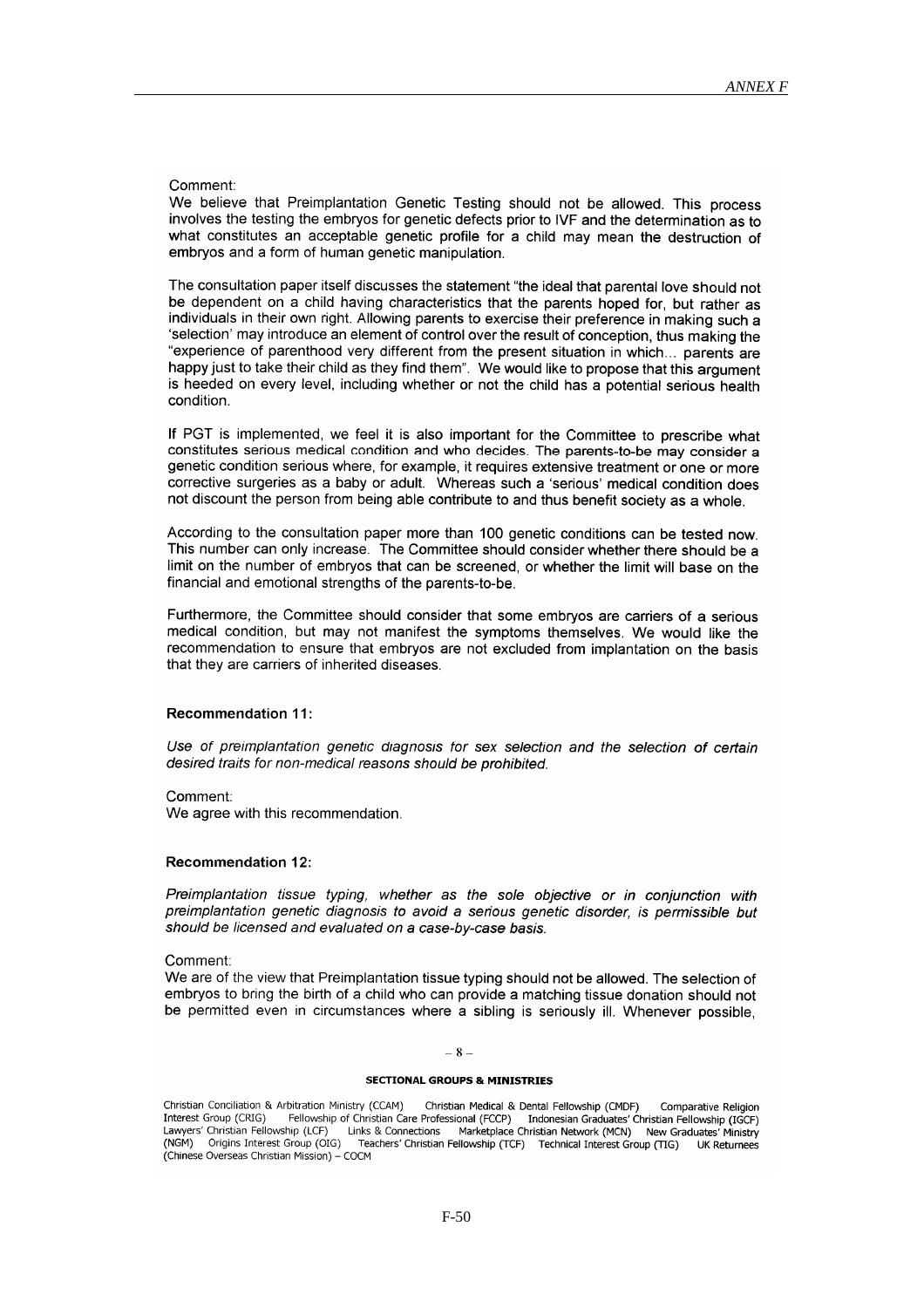parents should be encouraged to conceive naturally even for the provision of matching tissue types

# **Germline Genetic Modification**

#### **Recommendation 13:**

Clinical practice of germline genetic modification should not be allowed at this time.

Comment:

Germline Genetic modification should not be allowed at any time.

Recommendations 10-13 bring into focus the different religious beliefs concerning the IVF issue. We are of the view that that spiritual counselling for people of different faiths should be freely available and recommended before any IVF treatment is undertaken.

# **Prenatal Genetic Diagnosis**

#### **Recommendation 14:**

Prenatal genetic diagnosis should be voluntary, conducted with informed consent and with appropriate pre- and post-test counselling. The prospective parents' choice of whether a genetic disorder warrants a prenatal genetic diagnosis or termination of the pregnancy should be respected.

# Comment:

The process of counselling should include pastoral and spiritual for persons of different faiths. There should be recognition that informed consent requires education not just in areas of the physiological and psychological but must also involve the spiritual.

#### **Recommendation 15:**

Prenatal genetic diagnosis should be limited to serious genetic diseases. The use of prenatal genetic diagnosis for gender selection, apart from sex-linked disorders is unacceptable. Similarly, it is unacceptable to use prenatal genetic diagnosis for the selection of any physical, social or psychological characteristics or normal physical variations.

# Comment:

We agree that Prenatal genetic diagnosis should be limited to serious cases. In the case of sex-lined disorders Prenatal genetic diagnosis should be limited only to cases where there is an opportunity for medical cure on good medical grounds. All other areas of Prenatal genetic diagnosis should not be permitted. As we have outlined above, we ask the Committee to define what constitutes a "serious" case

#### $= 9 =$

# **SECTIONAL GROUPS & MINISTRIES**

Christian Conciliation & Arbitration Ministry (CCAM) Christian Medical & Dental Fellowship (CMDF) Comparative Religion Fellowship of Christian Care Professional (FCCP) Indonesian Graduates' Christian Fellowship (IGCF)<br>Thip (LCF) Links & Connections Marketplace Christian Network (MCN) New Graduates' Ministry Interest Group (CRIG) Lawyers' Christian Fellowship (LCF) (NGM) Origins Interest Group (OIG) Teachers' Christian Fellowship (TCF) Technical Interest Group (TIG) **UK Returnees** (Chinese Overseas Christian Mission) - COCM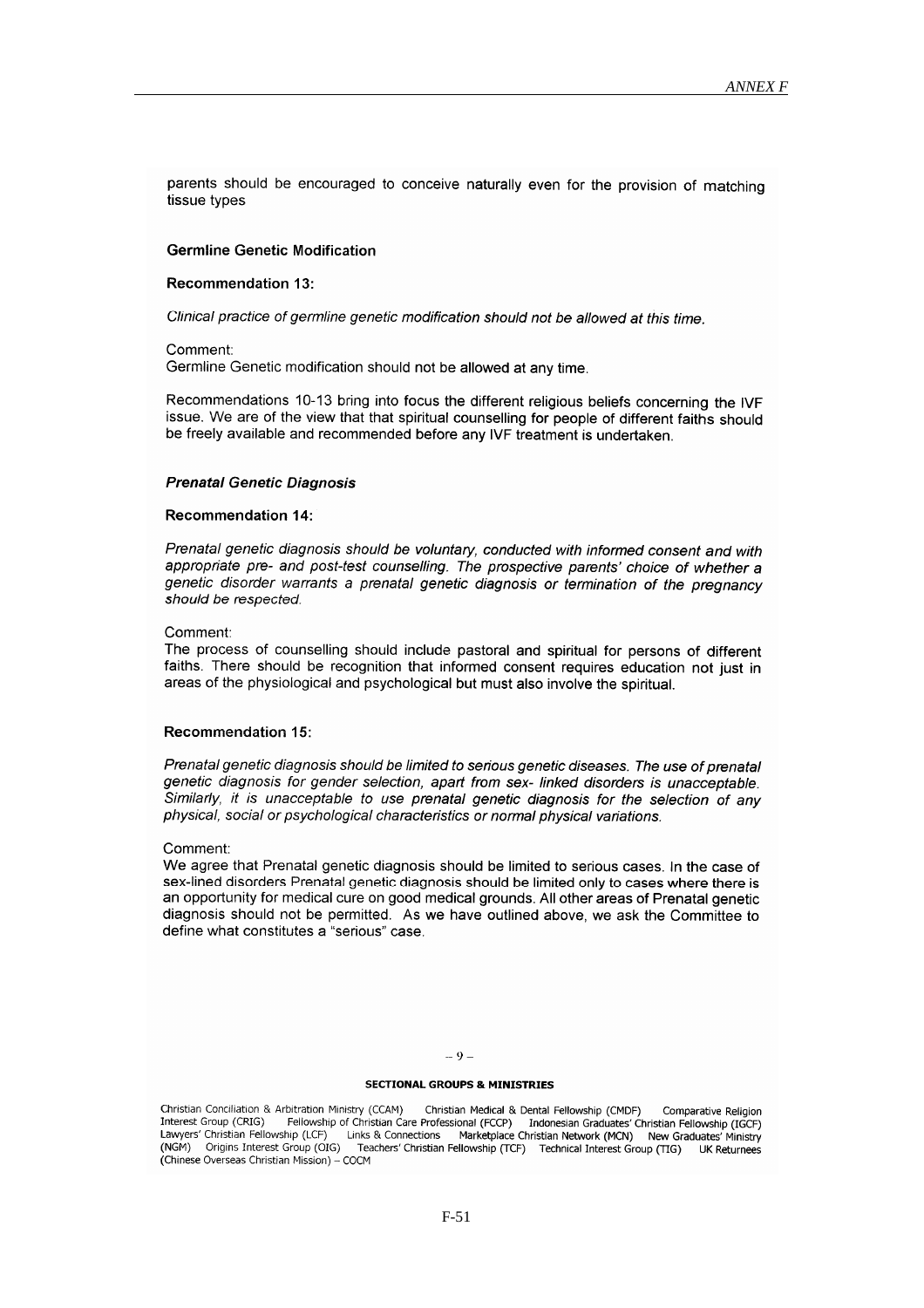# **Recommendation 16:**

The appropriate professional bodies should prescribe detailed ethical guidelines on the practice of prenatal genetic diagnosis for their members.

#### Comment:

We are of strongly of the view that the recommendations outlined should be committed to legislation rather than left to be detailed in ethical guidelines.

# **Predictive Testing**

#### **Recommendation 17:**

Presymptomatic testing should be available for adults at risk who request it, even in the absence of treatment, after proper counselling and informed consent.

#### Comment:

We agree that Presymptomatic testing should not be available for healthy adults. We would urge the committee to focus on a clear and qualified definition of an "adult at risk" so as to limit the abuse of the definition to encompass non-critical illnesses.

# **Recommendation 18:**

Susceptibility testing should not be applied clinically unless there is unequivocal empirical evidence of validity and utility.

# Comment:

Susceptibility testing should be limited to areas where the information provided can be used to support post-birth care. We cannot agree to susceptibility testing where the purpose is to decide whether to abort the baby. In respect of being able to give informed consent, it should be mandatory for hospitals to provide persons of faith with access to religious guidance and information.

# **Genetic Screening**

#### **Recommendation 19:**

In genetic screening programmes, the appropriate free and informed consent should be obtained from the individual to be tested or parents (or legally designated persons) as the case may be. A confirmatory diagnostic test should be performed as soon as possible after a positive screening test, so as to minimise unnecessary anxiety or to enable measures for the prevention or treatment of the condition to be instituted without delay.

Comment: We agree with this recommendation.

# $-10-$

#### **SECTIONAL GROUPS & MINISTRIES**

Christian Conciliation & Arbitration Ministry (CCAM) Christian Medical & Dental Fellowship (CMDF) Comparative Religion Fellowship of Christian Care Professional (FCCP) Indonesian Graduates' Christian Fellowship (IGCF)<br>hip (LCF) Links & Connections Marketplace Christian Network (MCN) New Graduates' Ministry Interest Group (CRIG) analysis Sunisidan Fellowship (LCF) Continuall Care Profession Communistic Communistic Communistic Communistic<br>(NGM) Origins Interest Group (OIG) Teachers' Chainties Teachers' Christian Fellowship (TCF) Technical Interest Group (TIG) UK Returnees (Chinese Overseas Christian Mission) - COCM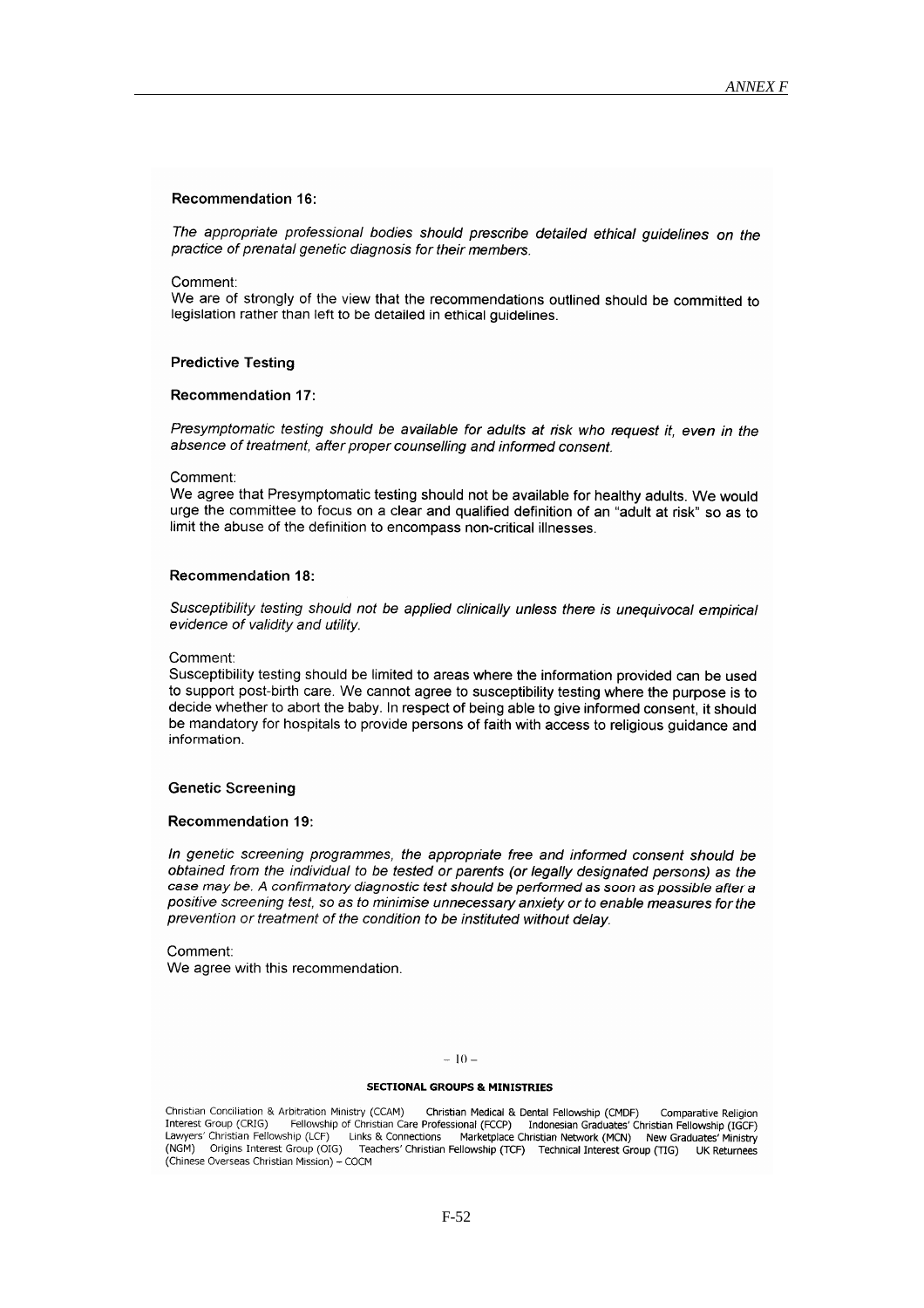# **Standards of Genetic Test Providers**

# Recommendation 20:

All laboratories conducting Clinical Genetic Tests should be accredited by an accreditation body designated by the relevant authority, based on standards it considers appropriate.

# Comment:

We agree with this recommendation.

These laboratories should be monitored by the relevant authority to ensure that the procedures are followed and testing is carried out to the highest possible standard (ie minimising the possibility of false results).

An evaluation committee should be formed that will assess the value and use of new genetic tests as and when they are developed. When accredited tests are released for use in Singapore, then designated people from each accredited laboratory should be given a standard training to ensure the highest procedural standards are implemented.

# **Recommendation 21:**

Interpretation of genetic test results should only be performed by healthcare professionals who are appropriately qualified or have sufficient experience. Genetic counselling should immediately follow the disclosure of the test result, particularly if the test result is not favourable.

Comment:

We agree with this recommendation.

Where possible, when the accuracy of the test is not assured then multiple types of testing (where available) should be recommended, especially for the serious medical conditions or in situations that are ethically controversial.

#### **Genetic Counseling**

#### **Recommendation 22:**

Genetic counselling should be offered to all individuals prior to and after they undergo Genetic Testing

Comment We agree with this recommendation.

The costs of genetic counselling should be implemented in such a way that it can be readily claimed from medical insurance (ie to be considered a normal part of the treatment not an optional extra), so that people do not refuse the option of counselling based on possible financial constraints.

# $-11-$

#### **SECTIONAL GROUPS & MINISTRIES**

Christian Conciliation & Arbitration Ministry (CCAM) Christian Medical & Dental Fellowship (CMDF) Comparative Religion Fellowship of Christian Care Professional (FCCP) Indonesian Graduates' Christian Fellowship (IGCF)<br>Fellowship of Christian Care Professional (FCCP) Indonesian Graduates' Christian Fellowship (IGCF)<br>hip (LCF) Links & Connec Interest Group (CRIG) Lawyers' Christian Fellowship (LCF) (NGM) Origins Interest Group (OIG) Teachers' Christian Fellowship (TCF) Technical Interest Group (TIG) UK Returnees (Chinese Overseas Christian Mission) - COCM